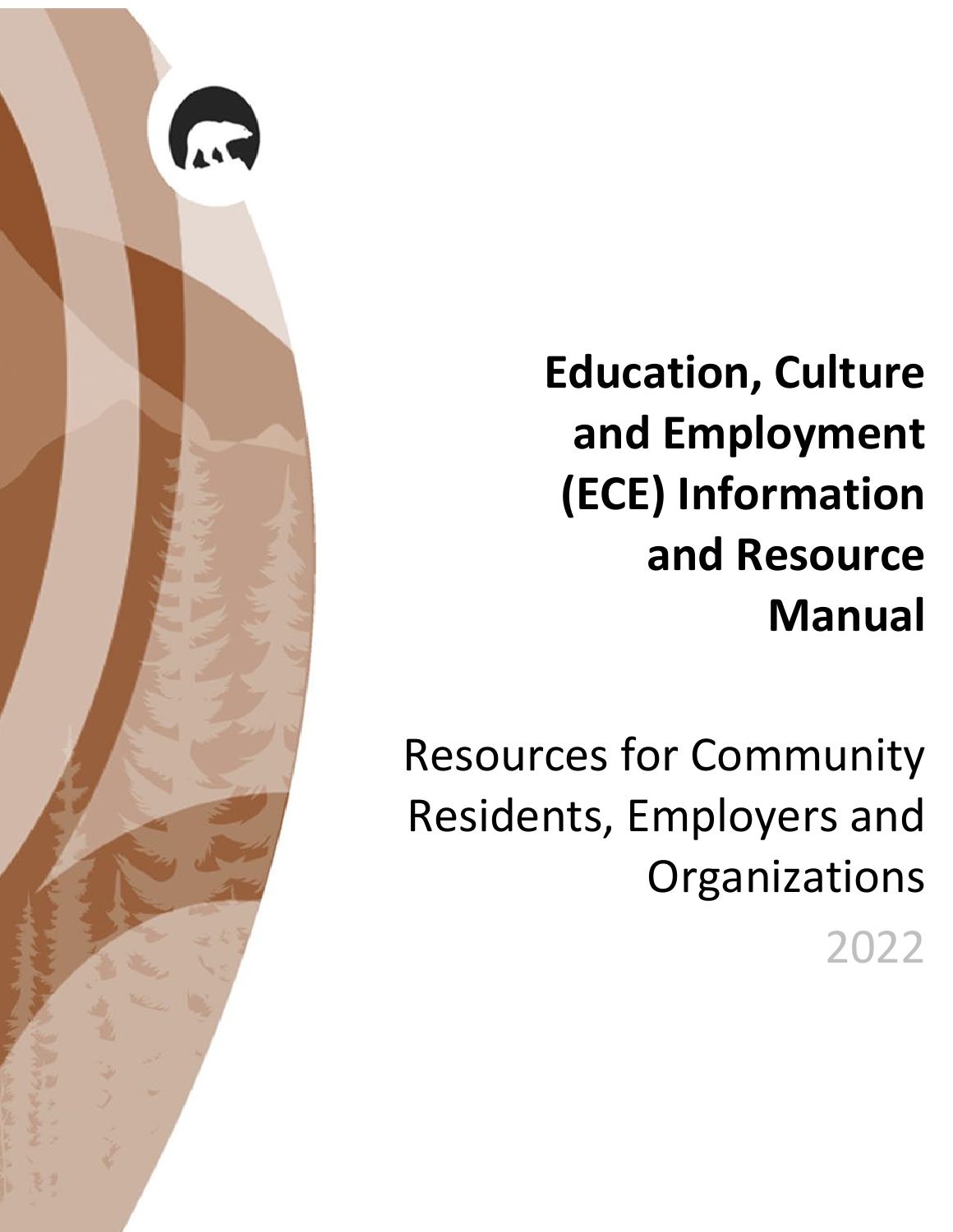# <span id="page-1-0"></span>**ECE INFORMATION AND RESOURCE GUIDE**

#### <span id="page-1-1"></span>**Introduction**

This Information and Resource Guide is to support Northwest Territories (NWT) residents, employers and communities in sourcing *Training, Employment and Labour Market* information to ensure continued success of individuals, employers and communities in advancing the NWT workforce and NWT economy.

This guide is a living document and the information and resources in this guide will be refreshed annually.

In 2018, the *[Small Communities Employment Strategy](https://www.ece.gov.nt.ca/sites/ece/files/resources/024-sc_employment_strategy_web.pdf)* was released to support NWT small communities, which follow the overarching *[Skills 4 Success 10-Year Framework.](https://www.ece.gov.nt.ca/sites/ece/files/resources/skills_4_success_-_10-year_strategic_framework.pdf)* 

Within the *[Small Communities Employment Strategy](https://www.ece.gov.nt.ca/sites/ece/files/resources/024-sc_employment_strategy_web.pdf)*'s Goals and Actions is:

#### **Goal 3: Grow the NWT Workforce through Partnerships**

**Objective 3.2**: Improve communication on the suite of skills development and training programs available to communities and their residents.

**Key Actions**: Develop an inventory of Government of Northwest Territories (GNWT) funded small community employment supports to improve awareness of available resources.

This Information and Resource Manual provides this information at one's fingertips and is outlined in sections as follows:

- **Individuals** (for individuals requiring additional training, mentorships, entrepreneurial and learning supports)
- **Employers/Organizations** (for Employers and Organizations requiring business and employment supports)
- **Communities** (to address local Labour Market and Workforce Development programs for communities)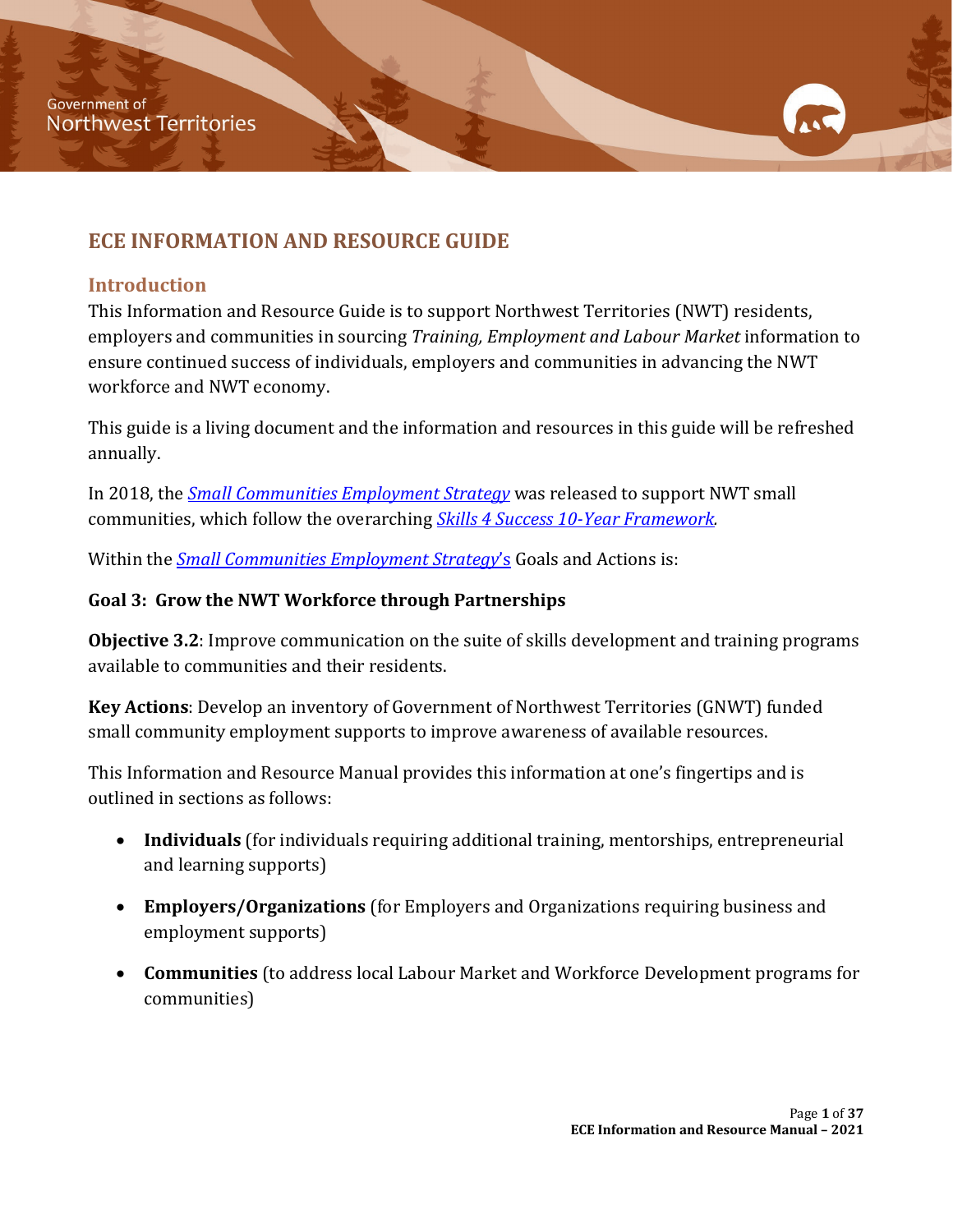# <span id="page-2-0"></span>**TABLE OF CONTENTS**

A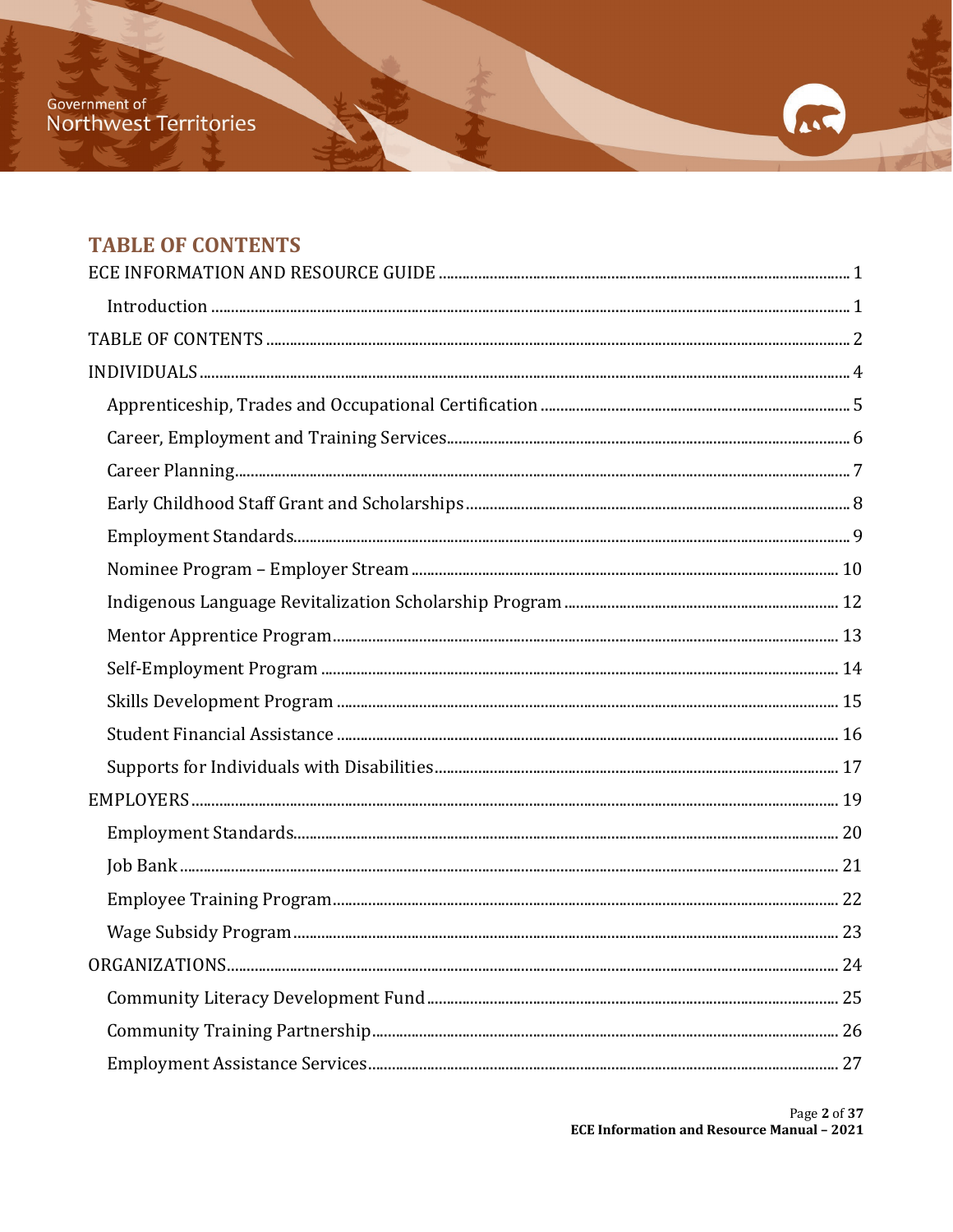# Government of<br>Northwest Territories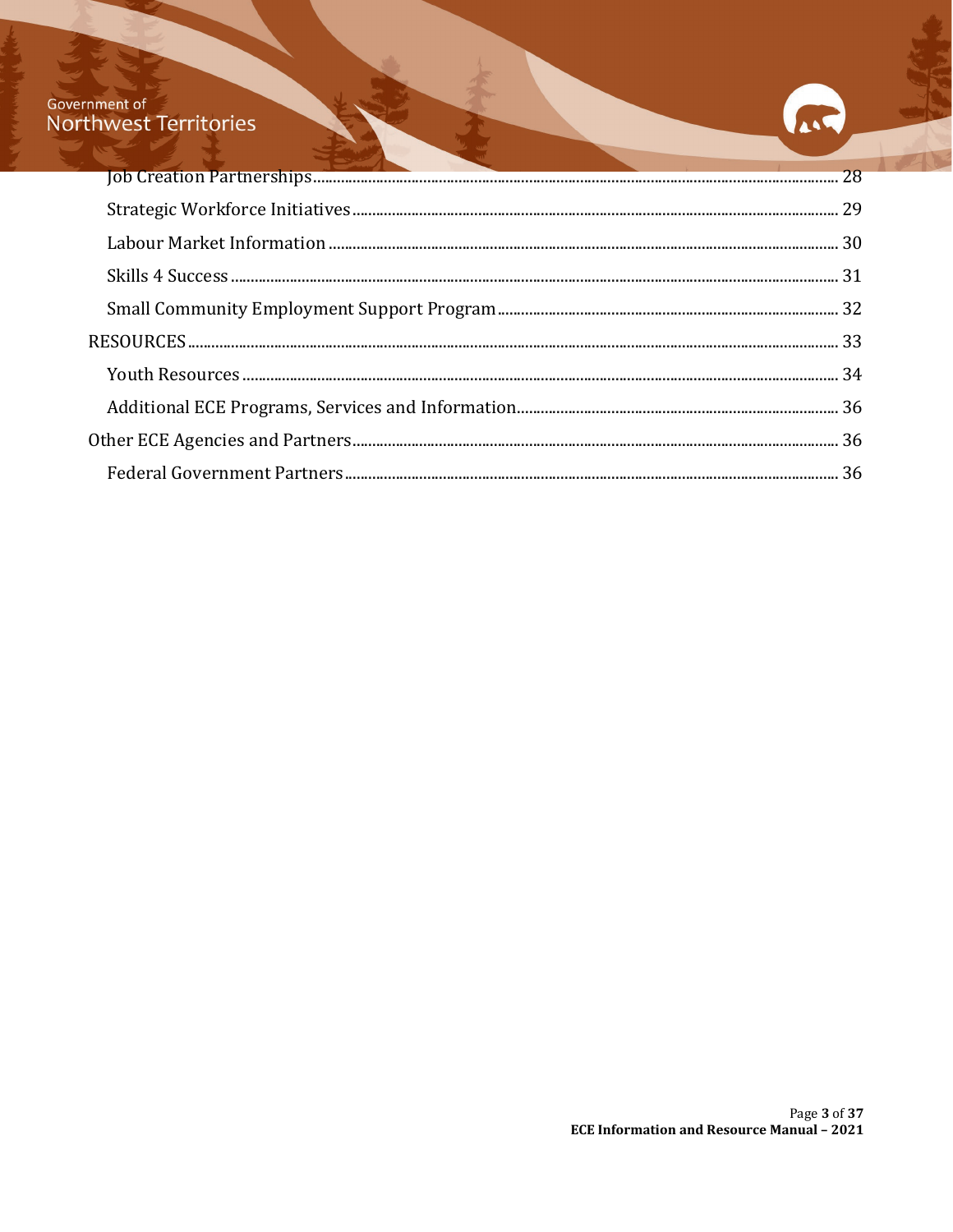Government of<br>Northwest Territories

**INDIVIDUALS**

Page **4** of **37 ECE Information and Resource Manual – 2021**

11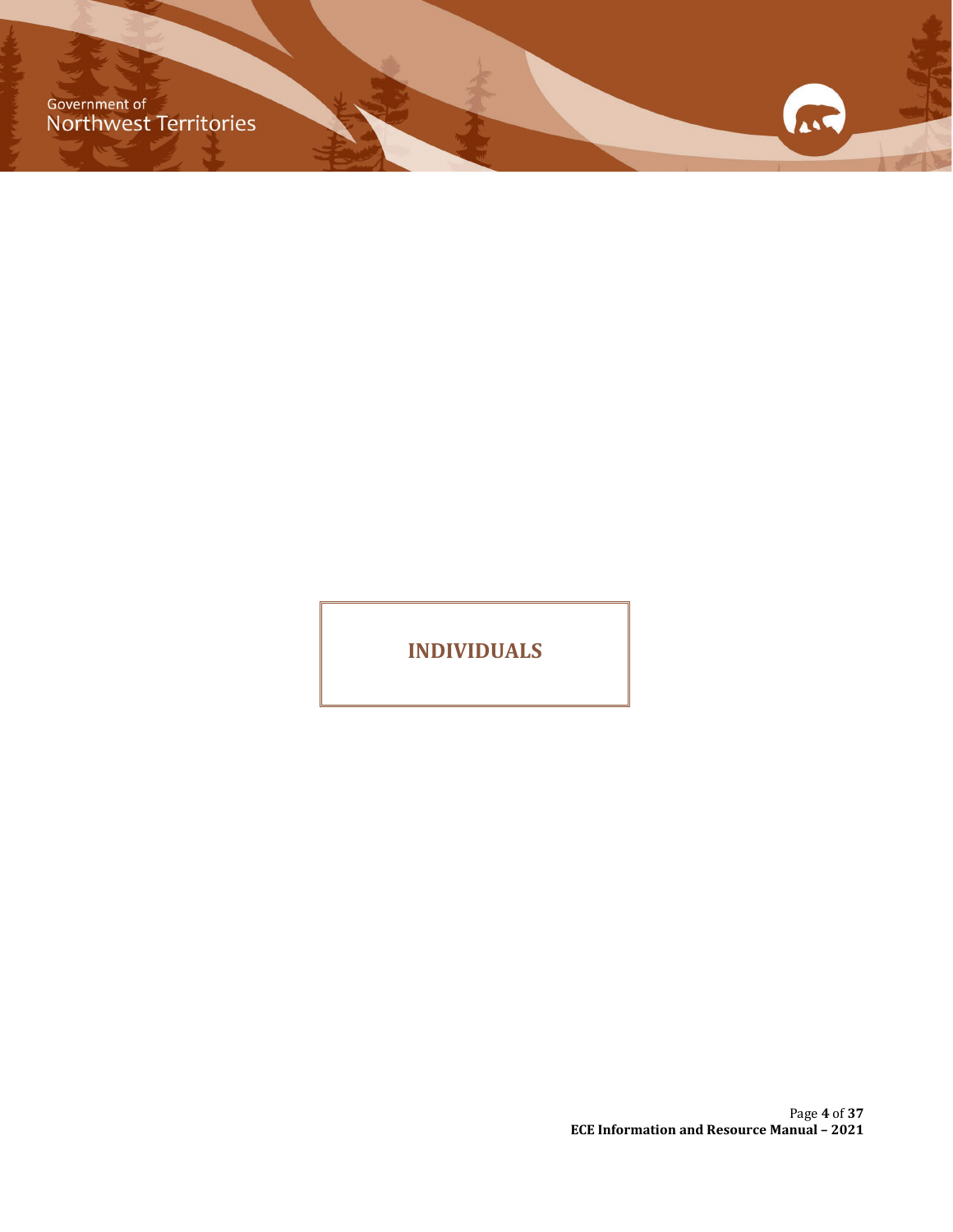# <span id="page-5-0"></span>**Apprenticeship, Trades and Occupational Certification**

#### **Administered by:**

Apprenticeship Trades and Occupational Certification (ATOC) is administered by the Department of Education, Culture and Employment (ECE).

## **What is this program?**

ECE supports the development, maintenance and delivery of designated trade and occupation training programs that contribute to the development of a skilled northern workforce. ATOC is an industry-driven partnership that ensures a highly skilled NWT workforce in 54 designated trades and 25 occupations.

The Minister of Education, Culture and Employment appoints members to the Apprenticeship, Trade and Occupation Certification Board (ATOCB). The ATOCB provides advice and is the link between the department and industry, facilitating a strong partnership leading to qualified journeypersons and a skilled workforce. There are also five Trades Advisory Committees for the carpentry, plumbing, electrical, heavy equipment technician, and housing maintainer trades. The Trades Advisory Committees are made up of representatives from industry. The advisory committees provide assistance to ECE by ensuring industry standards are met.

Regional ECE Service Centres are the delivery arm for the ATOC training system. ECE Service Centre staff:

- help guide apprentices and other individuals pursuing certification in designated trades and occupations;
- counsel apprentices and employers on various aspects of the apprenticeship training program and monitor workplace training of apprentices, and counsel employers and apprentices on various aspects of the apprenticeship and industry training system; and
- monitor the workplace for compliance with the *[Apprenticeship, Trade and Occupation](https://www.justice.gov.nt.ca/en/legislation/#gn-filebrowse-0:/a/apprenticeship-trade-occupation-cert/)  [Certification Act and Regulations](https://www.justice.gov.nt.ca/en/legislation/#gn-filebrowse-0:/a/apprenticeship-trade-occupation-cert/)*.

## **For more information:**

[Regional ECE Service Centres](https://www.ece.gov.nt.ca/en/ece-service-centres)

<https://www.ece.gov.nt.ca/en/services/apprenticeship-and-trades>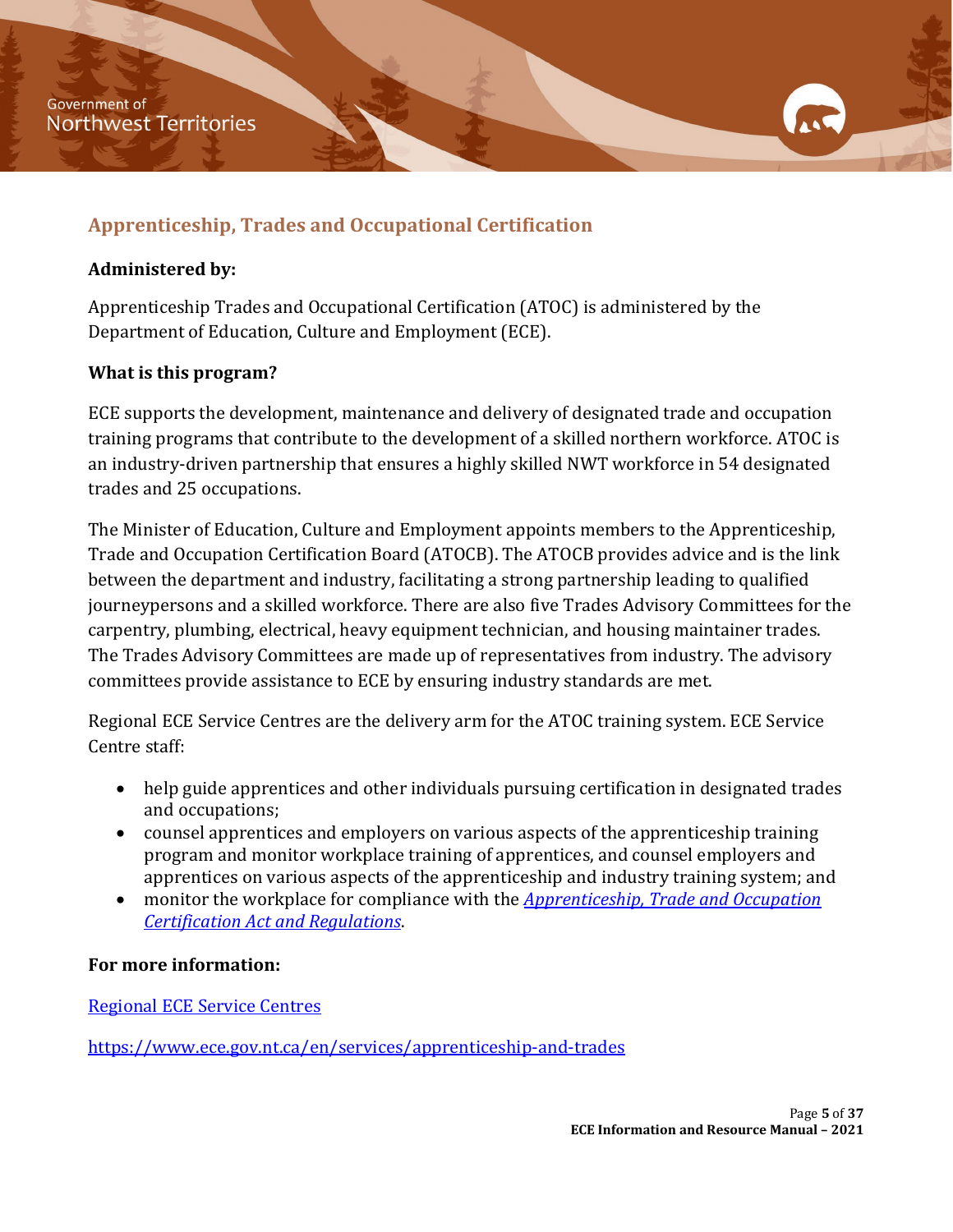## <span id="page-6-0"></span>**Career, Employment and Training Services**

#### **Administered by**:

Career Development staff work from the Regional Education Culture and Employment (ECE) Service Centres. Career development staff work with Northwest Territories (NWT) residents who are seeking career navigation services, job search activities and training and learning financial resources and supports.

#### **What is this service?**

Delivered through Regional ECE Service Centres, ECE provides labour market programs and services for individuals, employers, organizations, and communities. Visit the links below to learn more about each category and contact your [Regional ECE Service Centre](https://www.ece.gov.nt.ca/en/ece-service-centres) for any questions.

#### **Individuals**

- Self-Employment Program page 14 of this manual
- Skills Development Program page 15 of this manual

#### **Employers**

- Employee Training Program page 22 of this manual
- Wage Subsidy Program page 23 of this manual

#### **Organizations**

- Community Training Partnership page 26 of this manual
- Employment Assistance Program page 27 of this manual
- Job Creation Partnership page 28 of this manual
- Strategic Workforce Initiatives page 29 of this manual

#### **Communities**

• Small Community Employment Support program – page 32 of this manual

#### **For more information:**

<https://www.ece.gov.nt.ca/en/services/career-and-employment>

[Regional ECE Service Centre](https://www.ece.gov.nt.ca/en/ece-service-centres)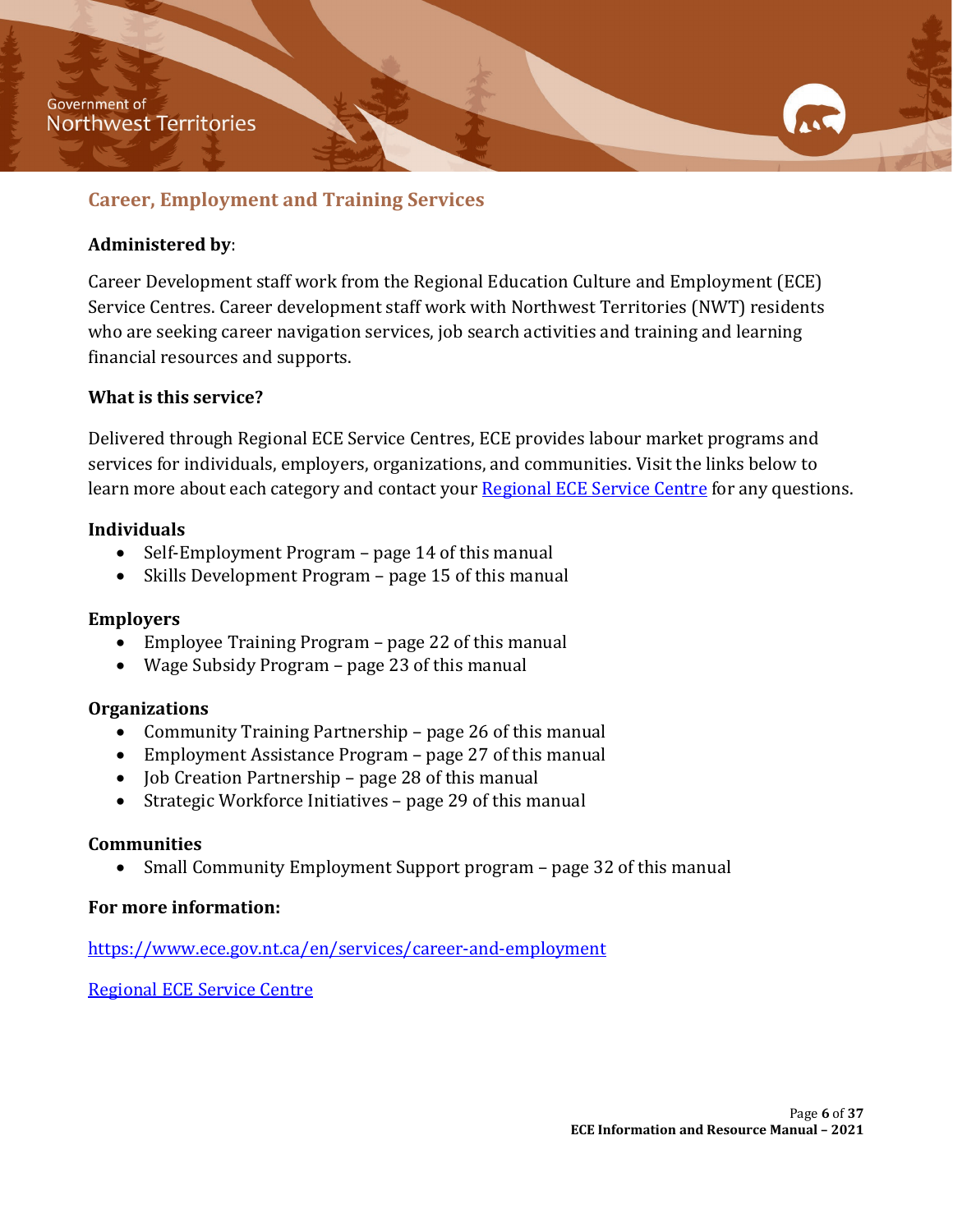#### **Government of Northwest Territories**

## <span id="page-7-0"></span>**Career Planning**

#### **Administered by:**

Career Development staff work from the Regional Education, Culture and Employment (ECE) Service Centres. Career Development staff work with Northwest Territories (NWT) residents who are seeking career navigation services, job search activities and training and learning financial resources and supports.

#### **What is this service?**

ECE staff can help you with career counselling, provide information on budgeting, managing your time, peer pressure and coping with stress. Career Development staff also provide information, resources, and advice to help you successfully plan for your future. Contact your local [ECE Service Centre](https://www.ece.gov.nt.ca/en/ece-service-centres) to make an appointment.

*Labour market information* helps residents make decisions about their education, employment, or business operations. The Government of the Northwest Territories partnered with The Conference Board of Canada to develop a [labour market forecast f](https://www.ece.gov.nt.ca/en/content/skills-4-success-labour-market-forecast-and-needs-assessment-resource)or the NWT. This forecast is tied to the **Skills 4 Success** initiative, which provides information about occupations in demand in the territory.

To see what career your current skills and knowledge can get you, or to explore occupations related to various education programs, try Job Bank's [Exploring Careers.](https://www.jobbank.gc.ca/content_pieces-eng.do?cid=5223)

*Job Opportunities* may be found at the National [Job Bank,](https://www.jobbank.gc.ca/home) which is a leading source for jobs and labour market information. It offers users free occupational and career information, such as job opportunities, educational requirements, duties, wages and salaries, current employment trends, and outlooks.

This site can help people search for work, make career decisions, see what jobs will be in demand and much more.

Other helpful links for current job openings in the NWT are:

- [Government of the NWT Job Opportunities](http://careers.hr.gov.nt.ca/)
- [Northern News Services Job Posting](https://jobs.nnsl.com/)
- [EDGE Job Board](https://edgeyk.com/jobsnorth/)
- [CDETNO Job Board](http://cdetno.com/en/jobs)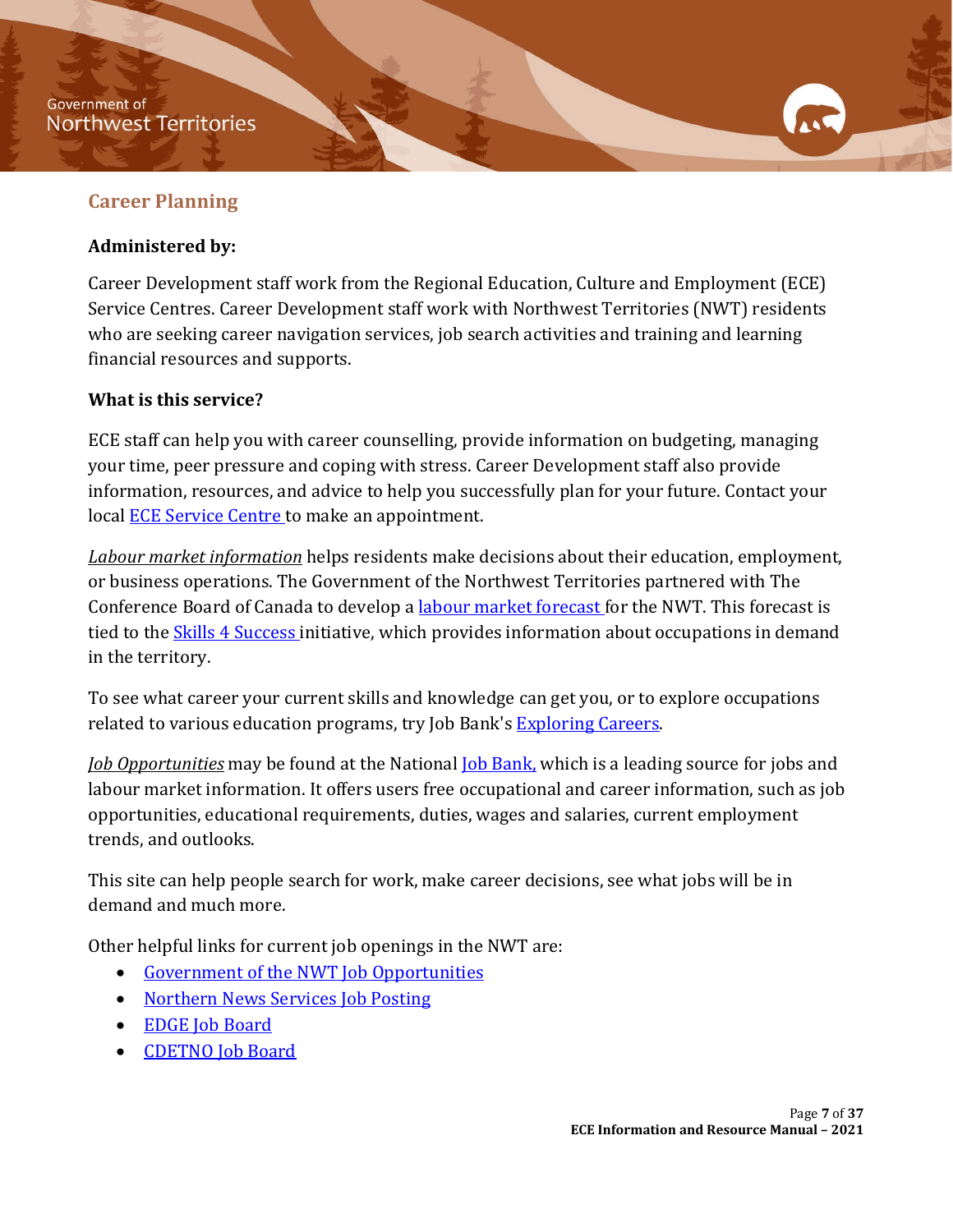# <span id="page-8-0"></span>**Early Childhood Staff Grant and Scholarships**

#### **Administered by:**

The Department of Education, Culture and Employment (ECE) promotes two programs designed to increase the financial income of early childhood staff who work in licensed day care facilities, and support those interested in pursuing a career as an early childhood educator. Individuals interested in accessing these programs may contact staff within the Early Learning and Child Care division at (867) 767-9354 ext 71276.

## **What is this program?**

The purpose of the Early Childhood Staff Grant is to increase the earning potential for licensed day care centre staff and offer an incentive to attract new professionals to the early childhood workforce. It is just one of the ways that ECE is working toward strengthening the capacity of the early childhood field in the Northwest Territories (NWT). Click below for more information and to apply for an Early Childhood Staff Grant.

To download an application or information package for the staff grant, please visit the Early Childhood Development [documents page.](https://www.ece.gov.nt.ca/en/services/early-childhood-development/documents-forms-and-resources)

Scholarships of \$5,000 each will be awarded to eligible NWT students to help full-time college and/or university students offset the costs of attending southern accredited post-secondary institutions to complete Diploma or Degree programs with a direct focus in Early Childhood Development studies during that academic year. Students enrolled in online programs are not eligible.

## **[Early Childhood Development Scholarship Application](https://www.ece.gov.nt.ca/en/content/early-childhood-development-scholarship-application)**

#### **For more information:**

Early Learning and Child Care Education, Culture and Employment PO BOX 1320 YELLOWKNIFE NT X1A 2L9 Telephone: (867) 767-9354 ext 71276

[https://www.ece.gov.nt.ca/en/services/early-childhood-development/early-childhood-staff](https://www.ece.gov.nt.ca/en/services/early-childhood-development/early-childhood-staff-grant-scholarship-training)[grant-scholarship-training](https://www.ece.gov.nt.ca/en/services/early-childhood-development/early-childhood-staff-grant-scholarship-training)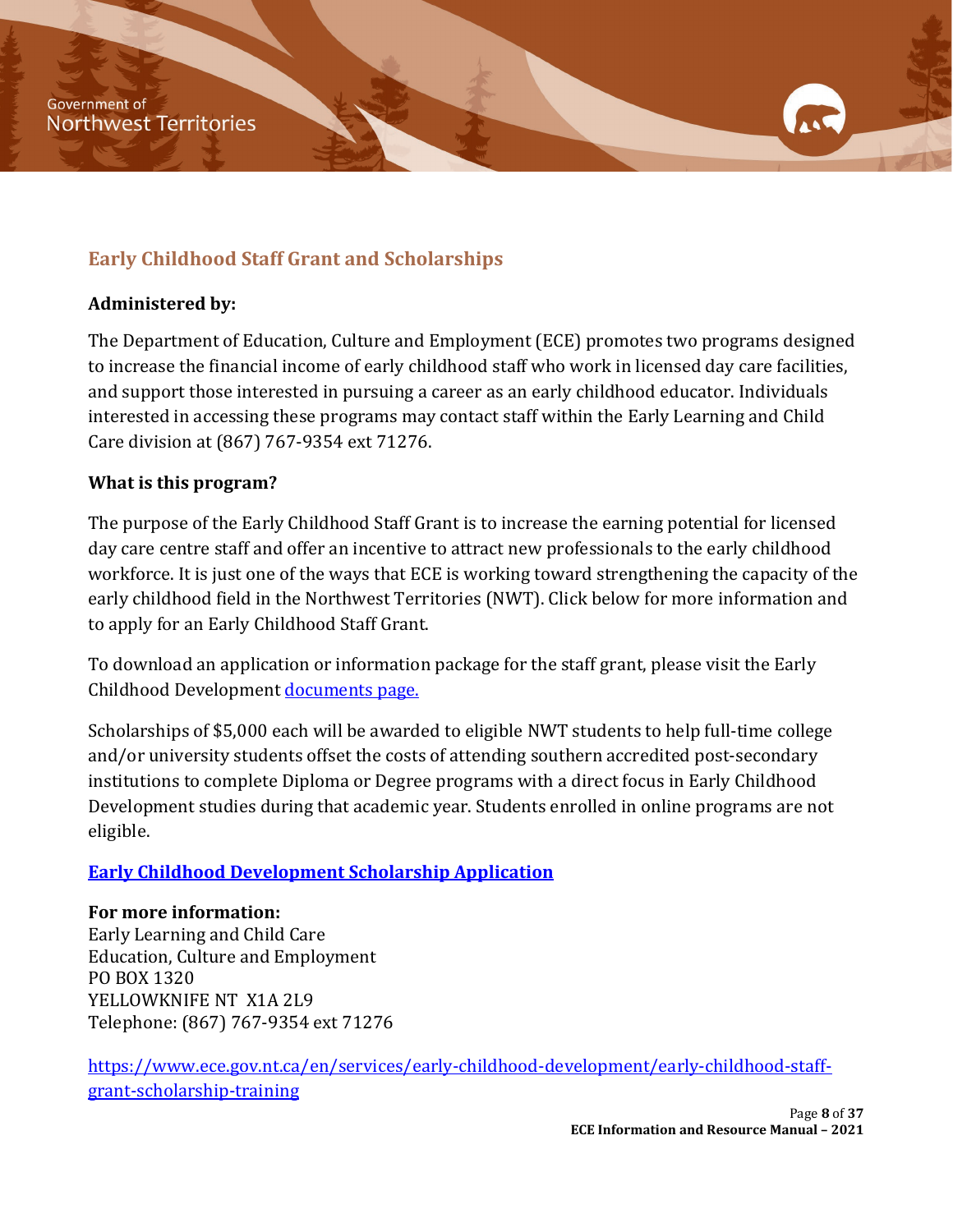## <span id="page-9-0"></span>**Employment Standards**

#### **Administered by:**

The **Employment Standards Office** serves the needs of both employers and employees by providing information and education on the rights of employees and the responsibility of employers under the jurisdiction of the *[Employment Standards Act](https://www.justice.gov.nt.ca/en/files/legislation/employment-standards/employment-standards.a.pdf)*. The Department of Education, Culture and Employment administers the *Employment Standards Act* and Regulations.

## **What is this service?**

*[The Employment Standards Act](https://www.justice.gov.nt.ca/en/files/legislation/employment-standards/employment-standards.a.pdf)* and [Employment Standards Regulations](https://www.justice.gov.nt.ca/en/files/legislation/employment-standards/employment-standards.r1.pdf) are the basic legal authority in the NWT that sets out the minimum employment standards and provides for the enforcement of these laws by Employment Standards staff.

The *Employment Standards Act* applies to most employees and employers that perform work in the Northwest Territories.

## **The** *Employment Standards Act* **does not apply to:**

- Federal Government Employees
- Territorial Government Employees
- Workers in federally regulated industries such as airlines, banks, and most telecommunications operations

#### **For more information:**

<https://www.ece.gov.nt.ca/en/services/employment-standards>

#### **Employment Standards**

Education, Culture and Employment Labour Development and Standards PO BOX 1320 YELLOWKNIFE NT X1A 2L9 Telephone: (867) 767-9351 ext. 71469 Toll Free: (888) 700-5707 Email: employment standards@gov.nt.ca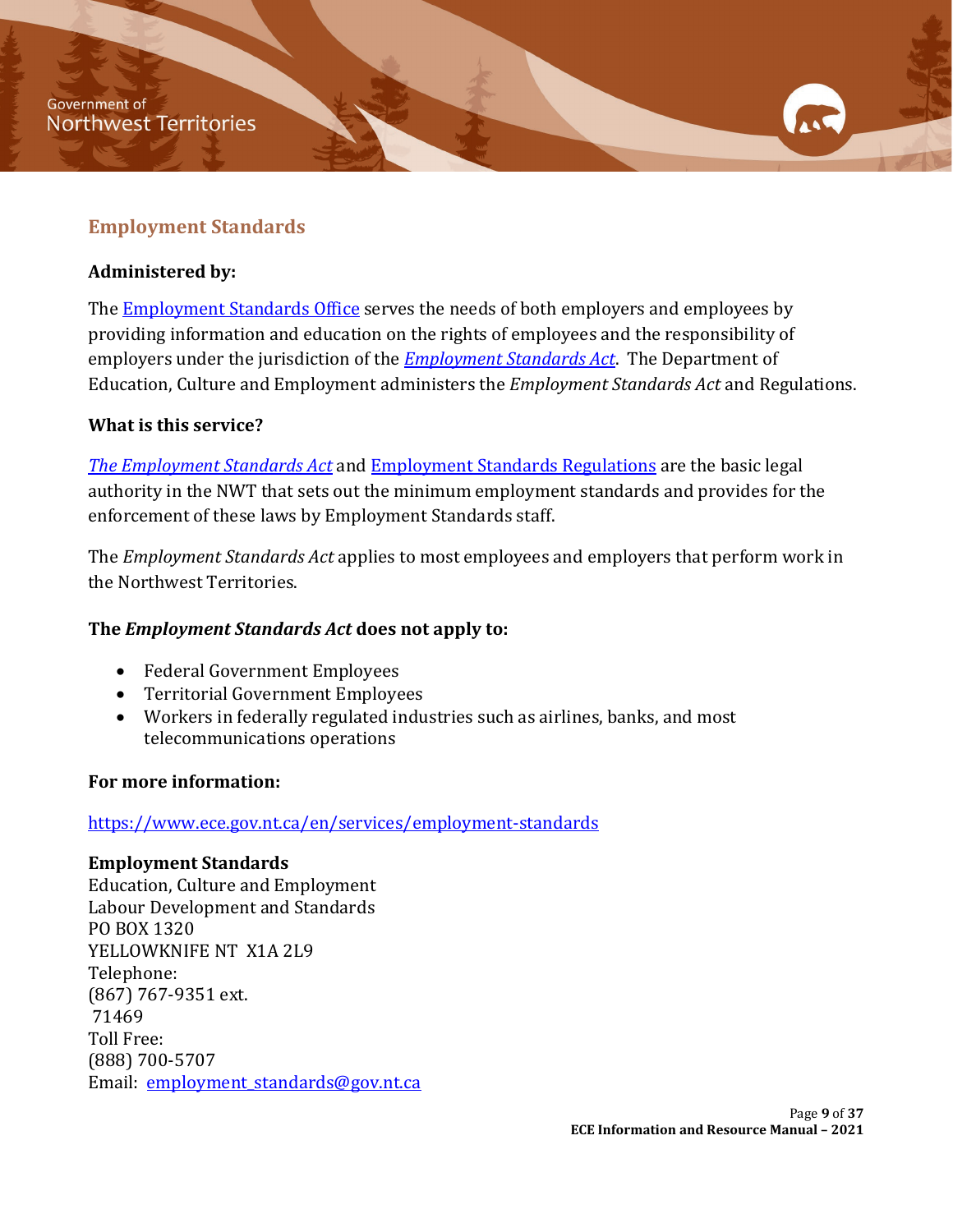#### <span id="page-10-0"></span>**Nominee Program** – **Employer Stream**

#### **Administered by:**

The Northwest Territories (NWT) Nominee Program is delivered in partnership between the Government of the Northwest Territories (GNWT) and Immigration, Refugees and Citizenship Canada. The Nominee Program is delivered by two departments.

Industry, Tourism and Investment (ITI) delivers the [Business stream](#page-22-1)

Education, Culture and Employment (ECE) delivers Employer driven streams

#### **What is this program?**

**ECE** delivers the Employer Driven streams of the Nominee Program.

The **Employer Driven streams** help:

- employers secure highly skilled individuals and newcomers to work and live in the NWT;
- strengthen the economy by attracting qualified people to fill critical labour shortages in the NWT;
- support territorial employers to fill labour shortages when there are no qualified Canadians available;
- strengthen the NWT's ability to enhance the economic benefits of immigration to the territory; and
- nominate eligible foreign nationals for permanent residency in Canada.

To be eligible to apply on the NWT Nominee Program, you need to have a valid job offer from an employer in the NWT.

The Employer-Driven Stream is for employers who want to hire and nominate foreign nationals when there are no Canadians or Canadian Permanent Residents available. The program helps employers secure entry-level, semi-skilled and skilled workers, supporting workers in their application to Canadian Permanent Residency.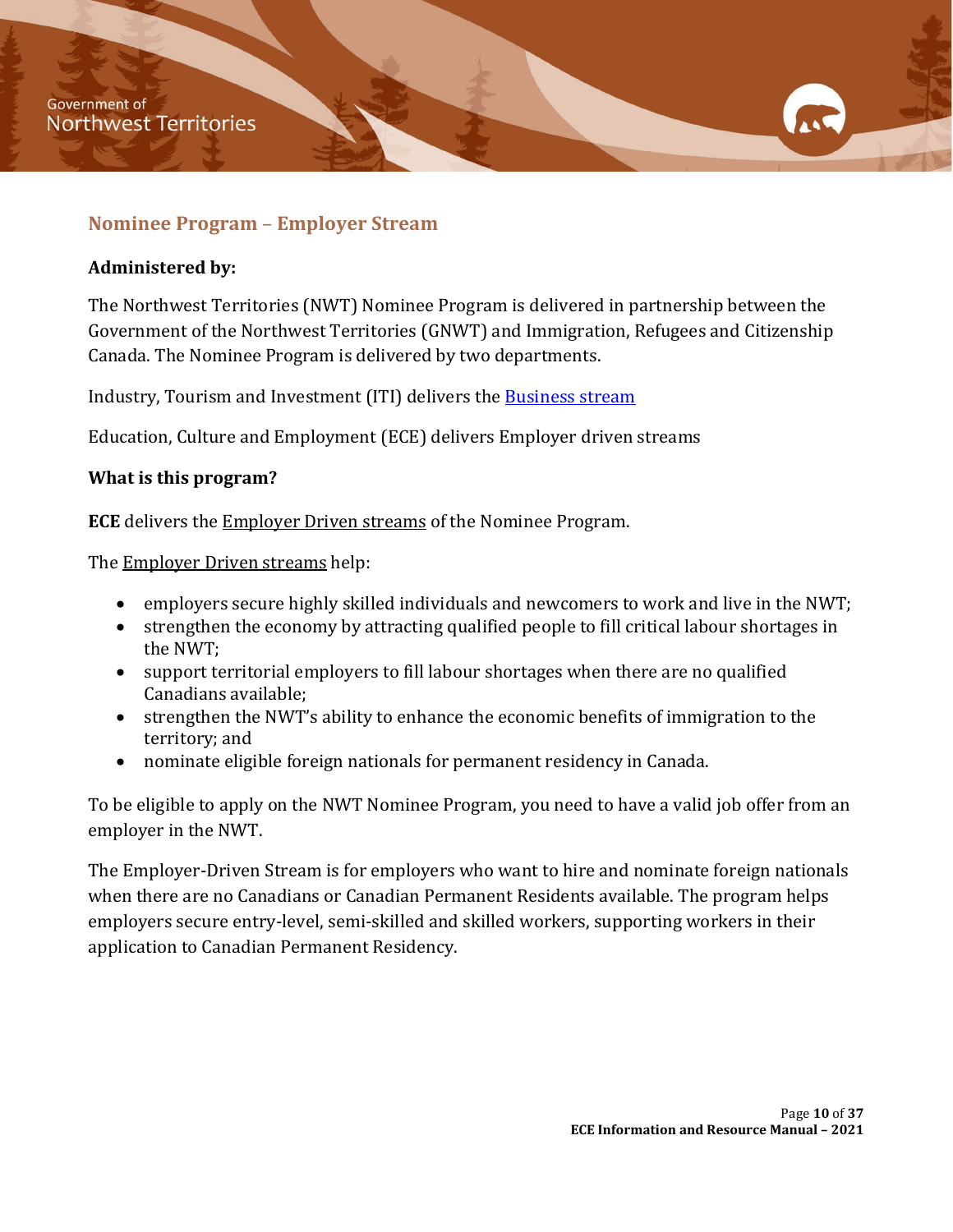Government of Northwest Territories

**Nominee Program – Employer Stream** – cont'd

#### **For more information:**

<https://www.ece.gov.nt.ca/en/services/immigration-and-nominee-program>

[www.immigratenwt.ca](http://www.immigratenwt.ca/)

#### **Nominee Program**

Education, Culture and Employment Labour Development and Standards Fax: (867) 873-0200 Toll Free: 1 (855) 440-5450

Email: [immigration@gov.nt.ca](mailto:immigration@gov.nt.ca)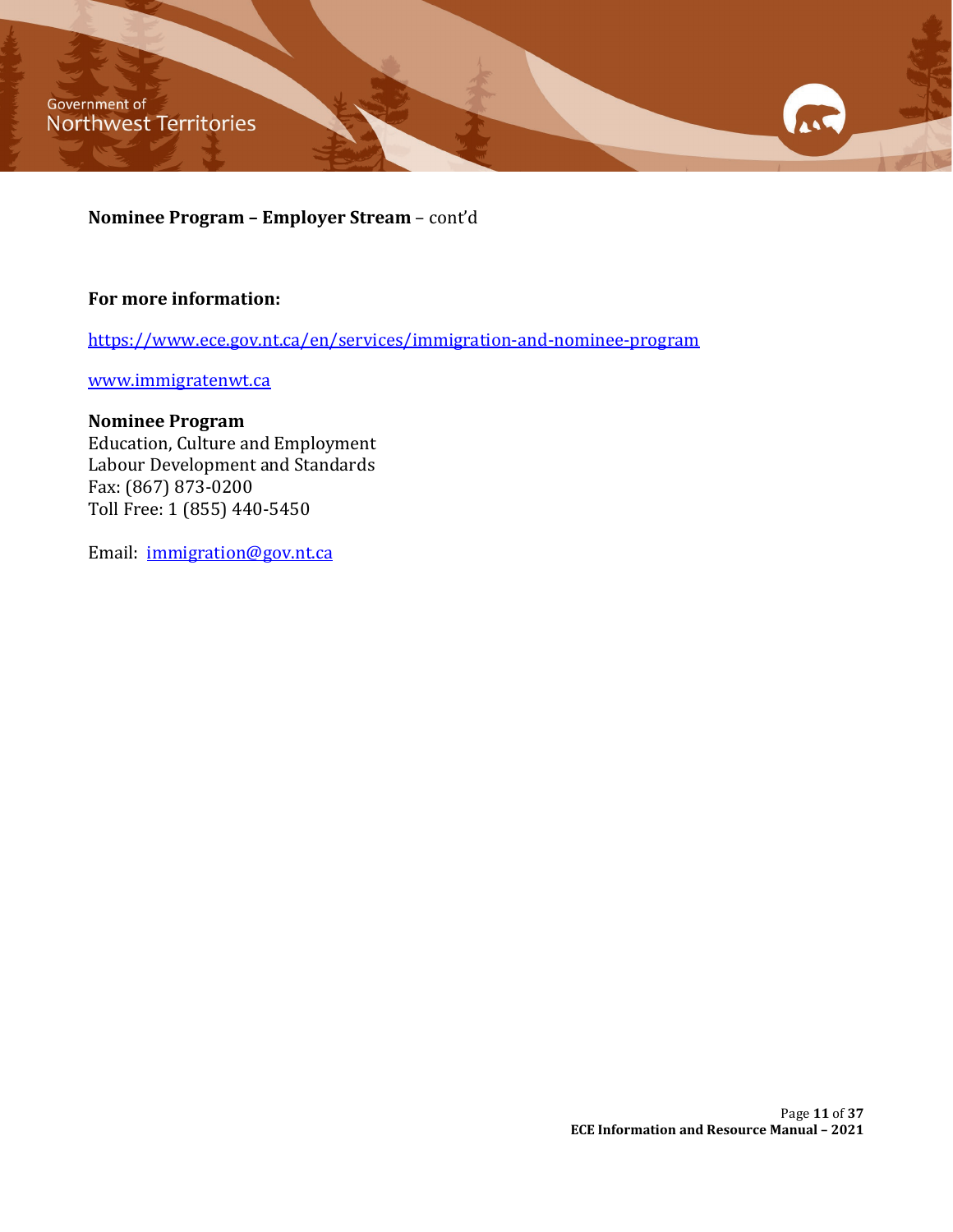## <span id="page-12-0"></span>**Indigenous Language Revitalization Scholarship Program**

#### **Administered by:**

The Government of the Northwest Territories (GNWT) has established the Indigenous Languages and Education Secretariat (ILES) within the Department of Education, Culture and Employment (ECE) to enhance the protection, revitalization and strengthening of Indigenous languages throughout the Northwest Territories (NWT).

## **What is this program?**

The Indigenous Language Revitalization (ILR) scholarship program offers scholarships of \$5,000 to eligible applicants. The ILR scholarships will be awarded to NWT students to help offset the costs of attending programs offered by accredited post-secondary institutions targeted toward Indigenous languages revitalization. Students taking certificate, diploma, or degree programs with a direct focus in ILR studies are eligible for this scholarship, which will be awarded only once for each program.

Applications will be judged according to criteria outlined below:

- Applicants who have indicated they plan to return to the NWT to pursue a career in Indigenous language revitalization or service provision (i.e., interpretation and translation);
- A commitment to complete a post-secondary certificate, diploma, or degree that supports language revitalization; and
- Applicants that can already demonstrate a commitment to Indigenous language revitalization.

Applicants must ensure all information is complete and accurate and all requirements listed in Part I of the application are submitted to ECE by the deadline.

## **Next Deadline: June 01 or December 01, annually.**

[Scholarship Application Form](https://www.ece.gov.nt.ca/en/content/scholarship-application-indigenous-language-revitalization)

#### **For more information:**

<https://www.ece.gov.nt.ca/en/ILR-Scholarship>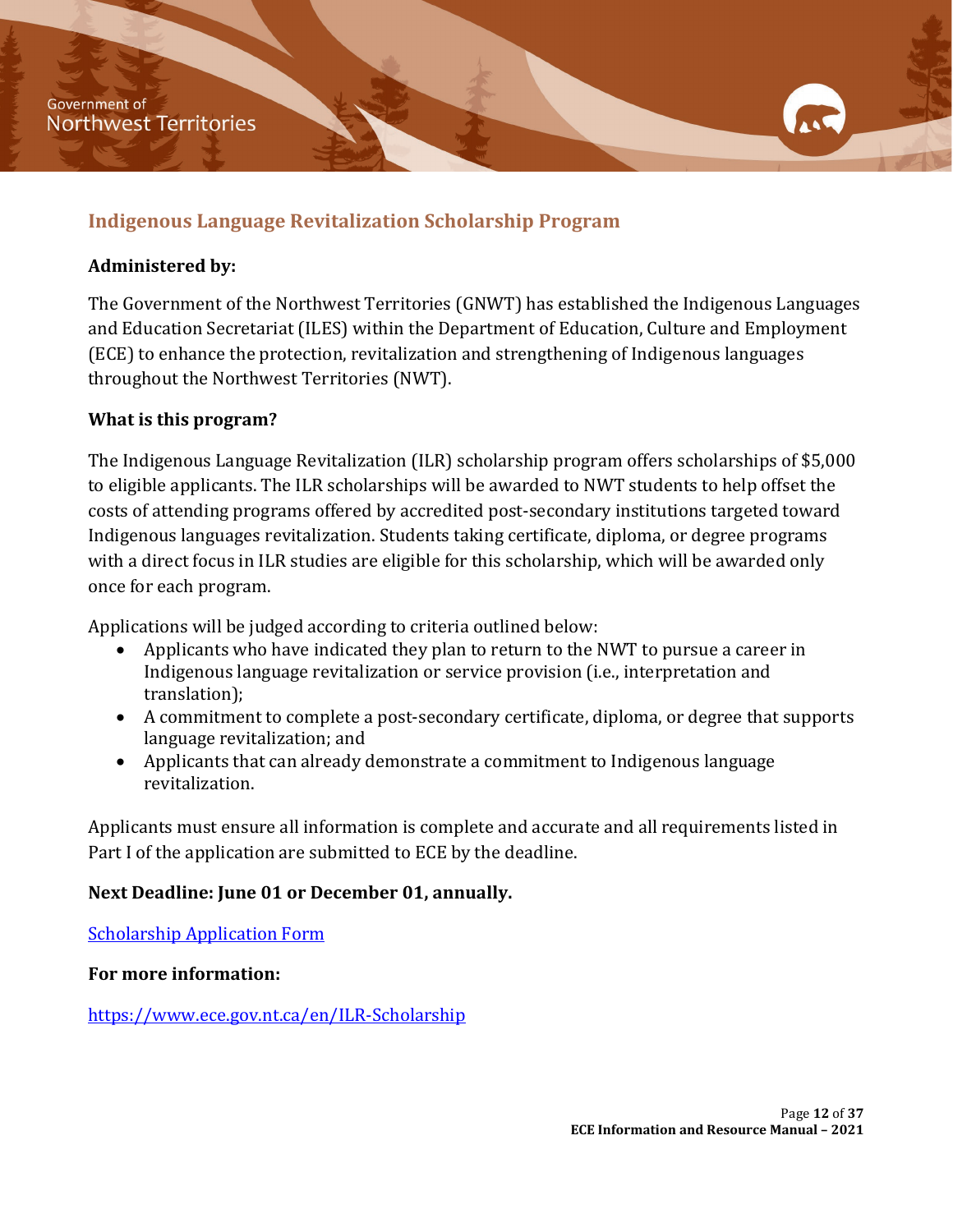#### <span id="page-13-0"></span>**Mentor Apprentice Program**

#### **Administered by:**

The Government of the Northwest Territories (GNWT) has established the Indigenous Languages and Education Secretariat (ILES) within the Department of Education, Culture and Employment (ECE) to enhance the protection, revitalization and strengthening of Indigenous languages throughout the Northwest Territories (NWT).

#### **What is this program?**

The Mentor Apprentice Program (MAP) is a method of learning a language where a fluent speaker of the language (a mentor) teaches a language learner (an apprentice) through partnered language immersion. The program is run annually in partnership with six Indigenous Governments: Gwich'in Tribal Council, Inuvialuit Regional Corporation, Sahtu Dene Council, Dehcho First Nations, Tłįcho Government, and Akaitcho Territory Government.

MAP is available to a maximum of 10 pairs of mentors and apprentices from each of the six Indigenous Governments. The program is open to apprentices of all levels, from beginners to more fluent speakers. Training is provided for six Indigenous languages: Inuvialuktun, Gwich'in, Dene K'ede, Dene Zhatié, Tłįcho, and Dëne Sųłiné

#### **Eligibility**

All adults 18+ are eligible for the MAP program. Priority is given to Indigenous applicants who reside in the NWT and those with a demonstrated commitment to share the language with others upon completion of the program. This includes teachers, childcare workers, parents, or those actively engaged in language programming in their community.

Applicants must ensure all information is complete and accurate and all requirements listed in the application form are submitted to ECE by the deadline.

#### **Intakes occur annually in the Spring.**

**For more information:**

<https://www.ece.gov.nt.ca/en/MAP>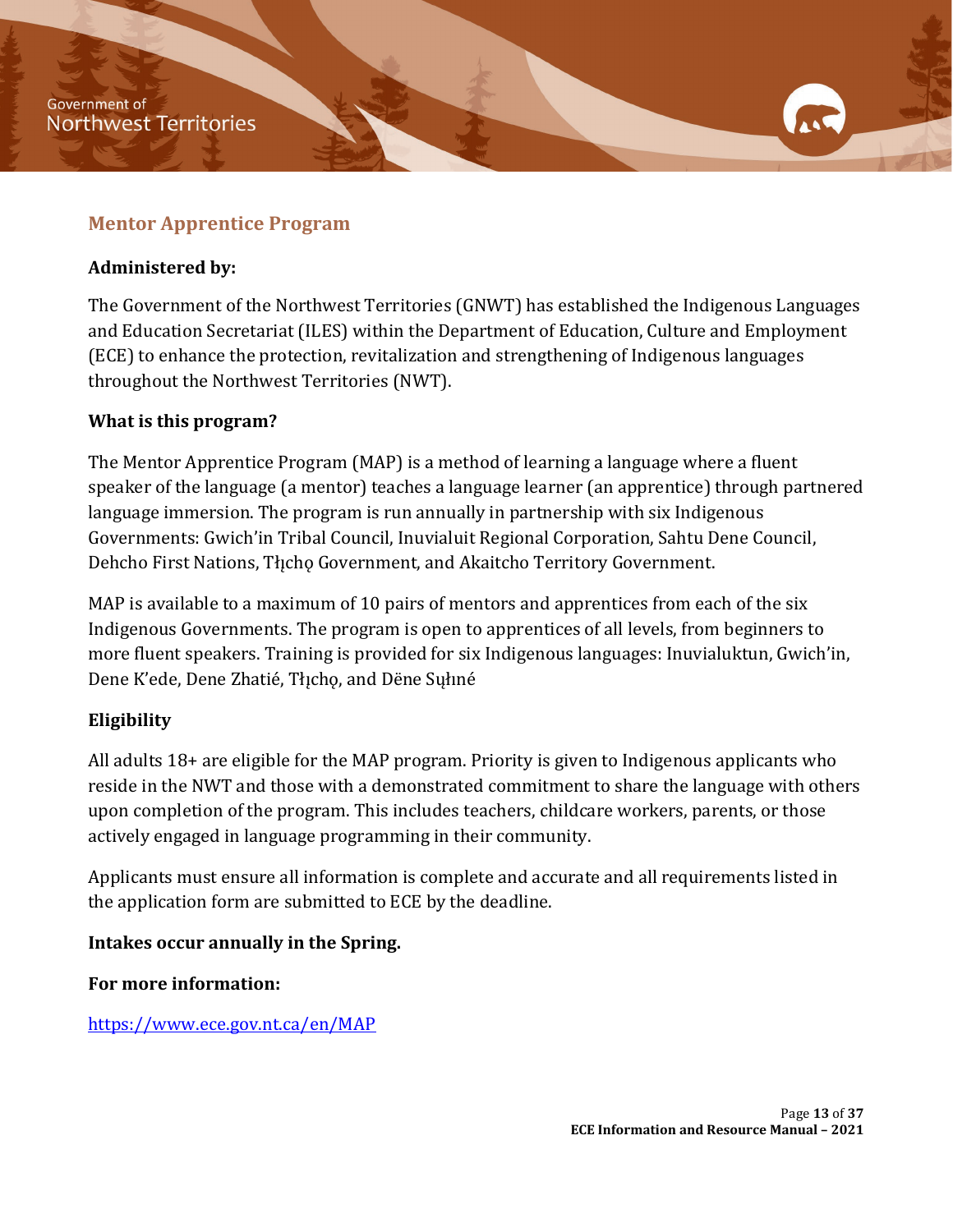## <span id="page-14-0"></span>**Self-Employment Program**

#### **Administered by:**

The Self-Employment Program (SEP) is administered by the Department of Education, Culture and Employment (ECE). Career Development staff located in Regional ECE Service Centres work with individuals on accessing the SEP.

#### **What is this program?**

The SEP provides support to eligible individuals who are starting a small business or taking over an existing business in which they did not have prior ownership in. Assistance is provided to clients by assessing their business idea, personal suitability, financial risks, and the resources available or required to be successful.

In addition to the above eligibility criteria, individuals must agree to work full-time on a new business or an existing business that they have had no prior ownership in. They also must not have held a business licence for more than three months or participated in a self-employment assistance activity within the past five years.

#### **For more information**:

[https://www.ece.gov.nt.ca/en/services/career-and-employment-services/ressources](https://www.ece.gov.nt.ca/en/services/career-and-employment-services/ressources-professionnells)[professionnells](https://www.ece.gov.nt.ca/en/services/career-and-employment-services/ressources-professionnells)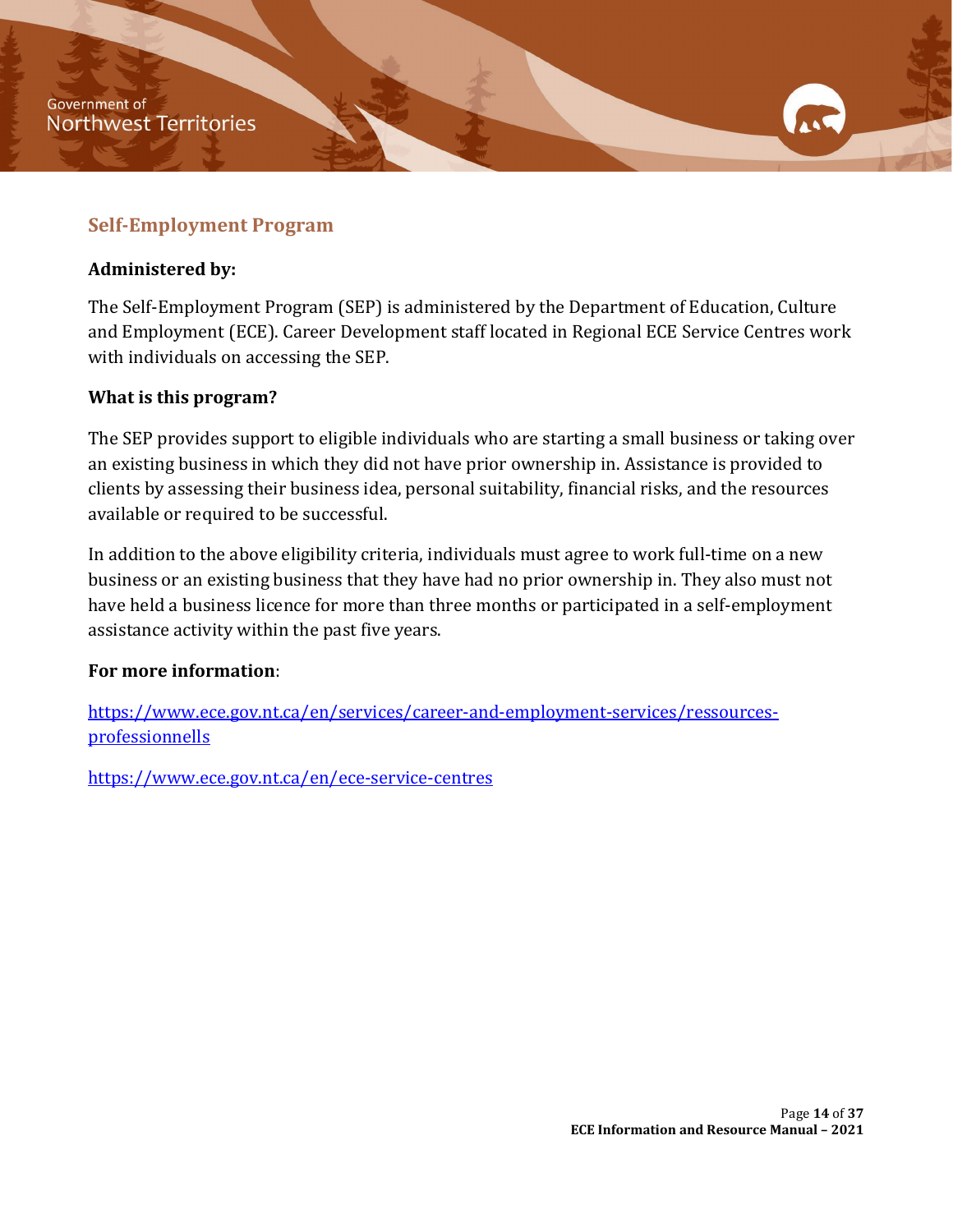## <span id="page-15-0"></span>**Skills Development Program**

#### **Administered by:**

The Skills Development Program (SDP) is administered by the Department of Education, Culture and Employment (ECE). Career Development taff located in Regional ECE Service Centres work with individuals on accessing the SDP.

#### **What is this program?**

The SDP provides support for eligible individuals to participate in short-term training opportunities, up to 52 weeks, that upgrade or develop essential employability skills.

Eligible skills development activities must be full-time and may include:

- literacy and numeracy
- upgrading
- workplace essential skills
- life skills
- employment readiness programs
- pre-employment training courses
- skill-specific training programs
- post-secondary programs leading to a formal credential

#### **For more information:**

[https://www.ece.gov.nt.ca/en/services/career-and-employment-services/ressources](https://www.ece.gov.nt.ca/en/services/career-and-employment-services/ressources-professionnells)[professionnells](https://www.ece.gov.nt.ca/en/services/career-and-employment-services/ressources-professionnells)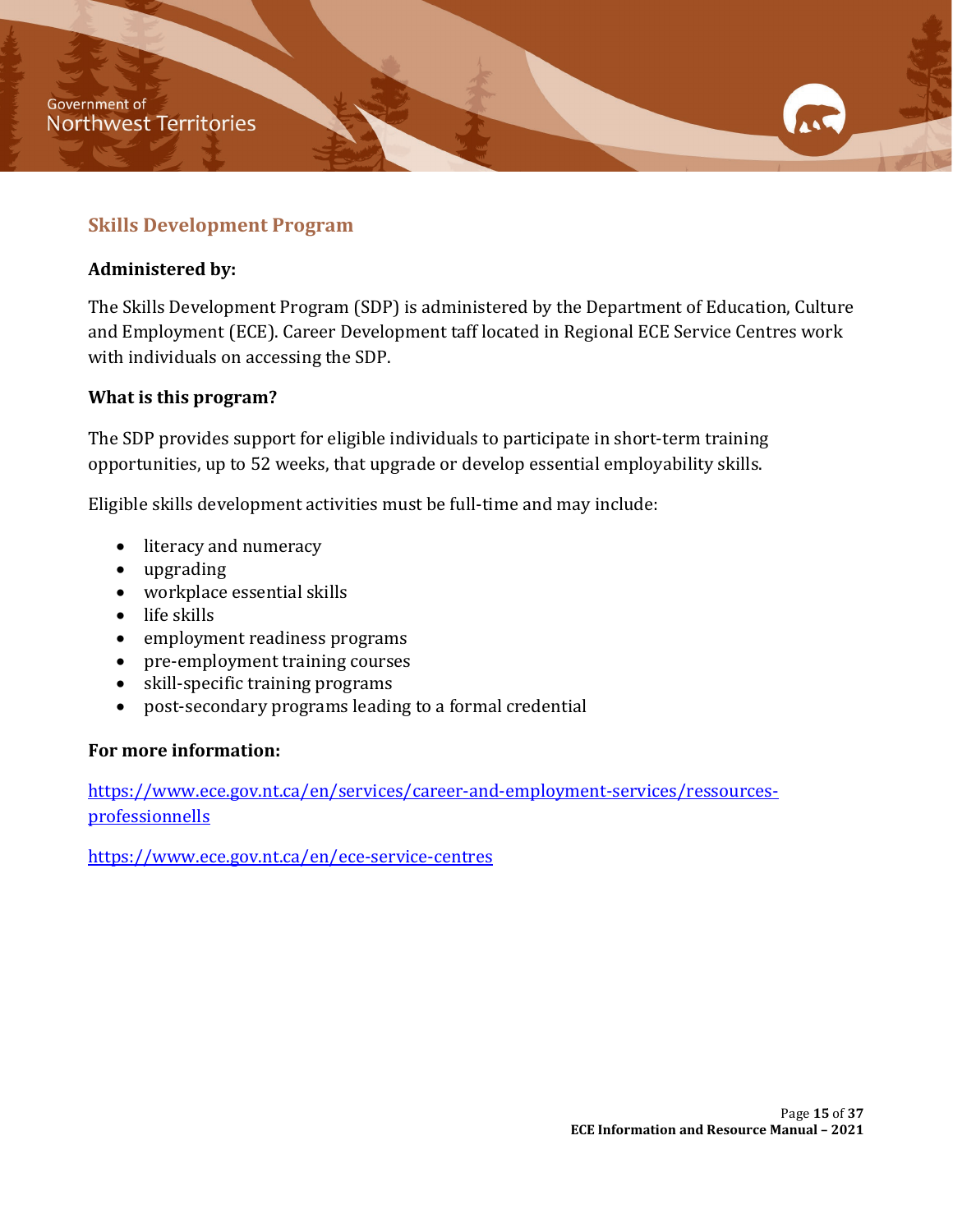## <span id="page-16-0"></span>**Student Financial Assistance**

#### **Administered by:**

The Student Financial Assistance (SFA) program is administered by Education, Culture and Employment (ECE) and is delivered by ECE at the Lahm Ridge Tower in Yellowknife at 4501 50th Avenue.

#### **What is this program?**

ECE provides financial assistance to eligible Northwest Territories (NWT) residents to assist with postsecondary education-related expenses. There is financial assistance for full-time and parttime studies available to NWT residents attending accredited, postsecondary institutions and programs. The purpose of the SFA Program is to help supplement the cost of obtaining a postsecondary education, not to cover all expenses.

Depending on eligibility, SFA may provide post-secondary students with assistance for:

- Basic Grant Funding for tuition and fees, books and travel costs
- Supplementary Grant or Remissible Loan Monthly living allowance
- Repayable Loan Funding for tuition and fees, books, travel and a monthly living allowance
- NWT Grants for Students with Permanent Disabilities
- Course Reimbursement Up to \$880 per course

#### **For more information:**

- SFA Handbook: <https://www.ece.gov.nt.ca/sites/ece/files/resources/sfa-handbook-2021-22.pdf>
- SFA Policy Manual: https://www.ece.gov.nt.ca/sites/ece/files/resources/94. sfa\_policy\_manual\_-[\\_september\\_2020.pdf](https://www.ece.gov.nt.ca/sites/ece/files/resources/94._sfa_policy_manual_-_september_2020.pdf)

Email: [nwtsfa@gov.nt.ca](mailto:nwtsfa@gov.nt.ca) Phone: 1-800-661-0793 or 1-867-767-9355 Website: [www.gov.nt.ca/sfa](http://www.gov.nt.ca/sfa) Facebook: facebook.com/nwt.sfa Instagram: Instagram.com/sfanwt Twitter: twitter.com/sfanwt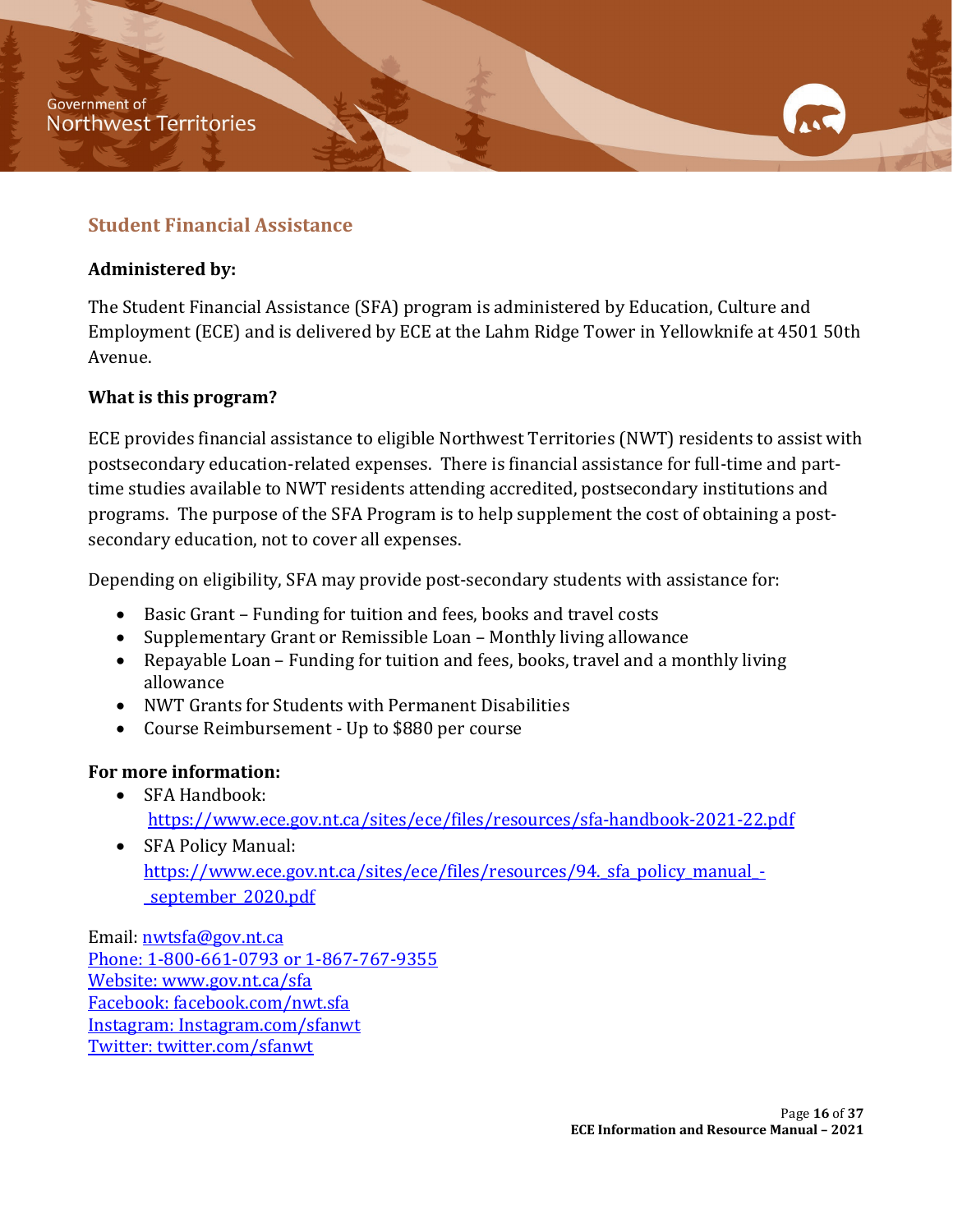# <span id="page-17-0"></span>**Supports for Individuals with Disabilities**

#### **Administered by:**

There are many supports available for Persons with Disabilities and some of these supports are administered by the Department of Education, Culture and Employment (ECE).

#### **What are these supports?**

Assistive (special) equipment funding is reimbursable and may be provided if these items are necessary to complete training. A copy of receipts for all purchases must be submitted to ECE for proof of payment that has been pre-determined by Regional ECE Service Centre staff.

In order for ECE to advance funds, documentation is required from a supporting agency (i.e., doctor, nurse or community health representative), along with a quote for the cost of the equipment.

Additional assistance may be provided for persons with disabilities for the following on a negotiated basis:

- Mentoring/coaching
- Tailored job training aids
- Diagnostic services
- Tutoring
- Ground transportation

These supports are available when an individual works with Regional ECE Service Centre staff in developing a Career Action Plan and initiates activities within one of the labour market programs available to NWT residents, such as;

- [Skills Development Program](https://www.ece.gov.nt.ca/en/services/career-and-employment-services/ressources-professionnells)  page 15 of this document
- [Self-Employment Program](https://www.ece.gov.nt.ca/en/services/career-and-employment-services/ressources-professionnells)  page 14 of this document
- [Employee Training Program](https://www.ece.gov.nt.ca/en/services/career-and-employment-services/ressources-pour-les-employeurs)  page 22 of this document
- [Wage Subsidy Program](https://www.ece.gov.nt.ca/en/services/career-and-employment-services/ressources-pour-les-employeurs)  page 23 of this document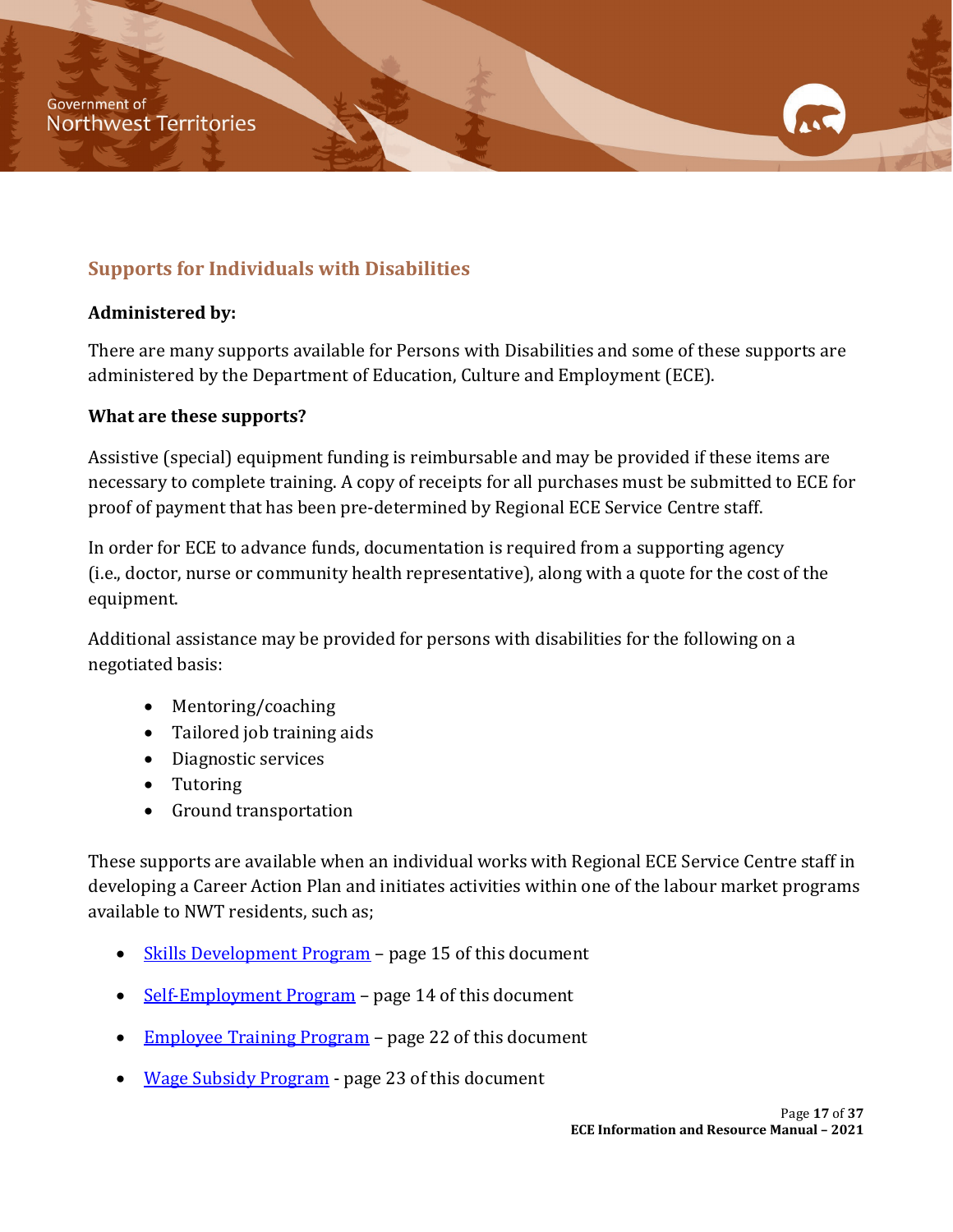- [Community Training Partnership](https://www.ece.gov.nt.ca/en/services/career-and-employment/organizations)  page 26 of this document
- Employment Assistance Services page 27 of this document
- **Job Creation Partnership** page 28 of this document

For more information:

[https://www.ece.gov.nt.ca/en/services/career-and-employment-services/ressources](https://www.ece.gov.nt.ca/en/services/career-and-employment-services/ressources-professionnells)[professionnells](https://www.ece.gov.nt.ca/en/services/career-and-employment-services/ressources-professionnells)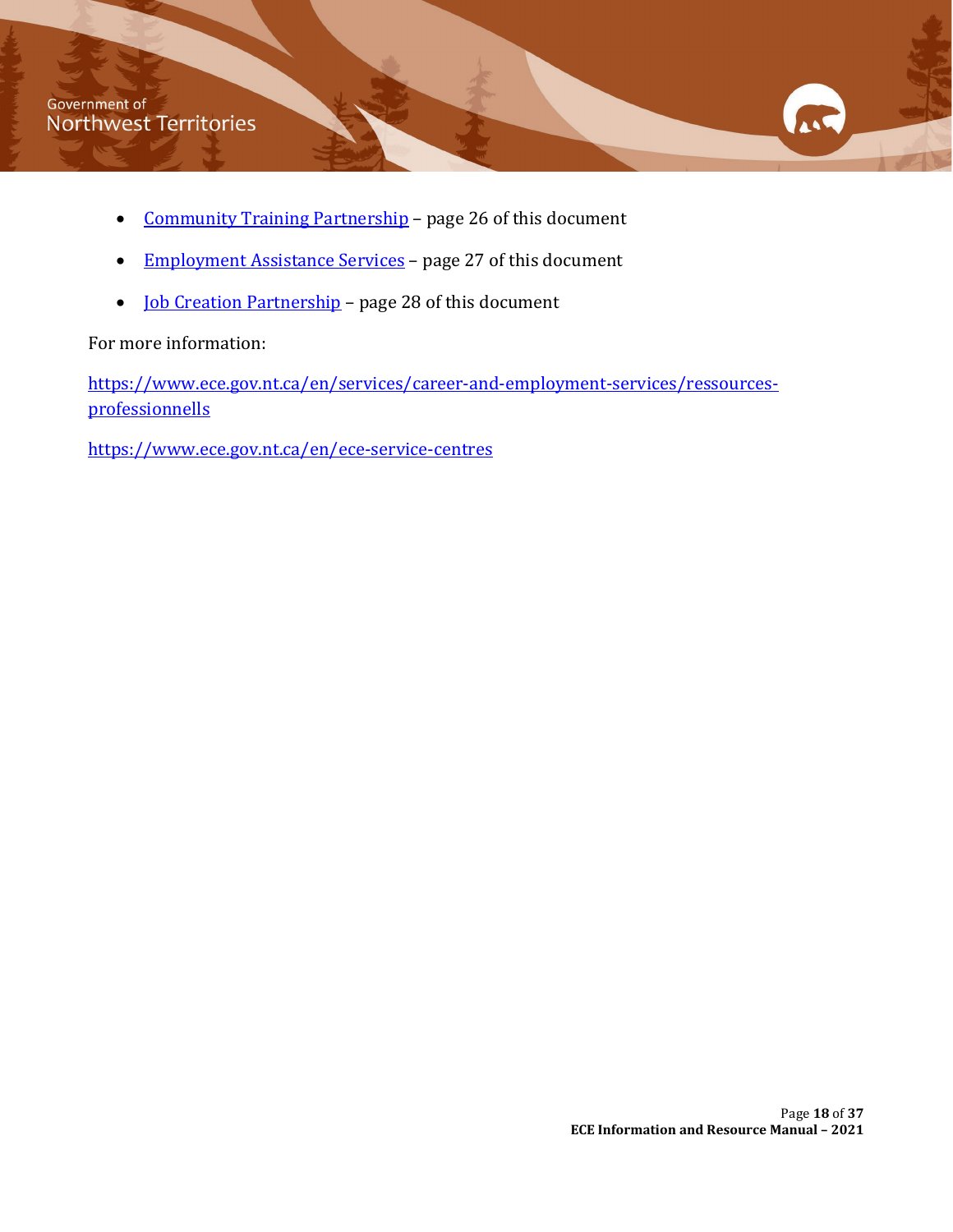Government of<br>Northwest Territories

**EMPLOYERS** 

Page **19** of **37 ECE Information and Resource Manual – 2021**

ALL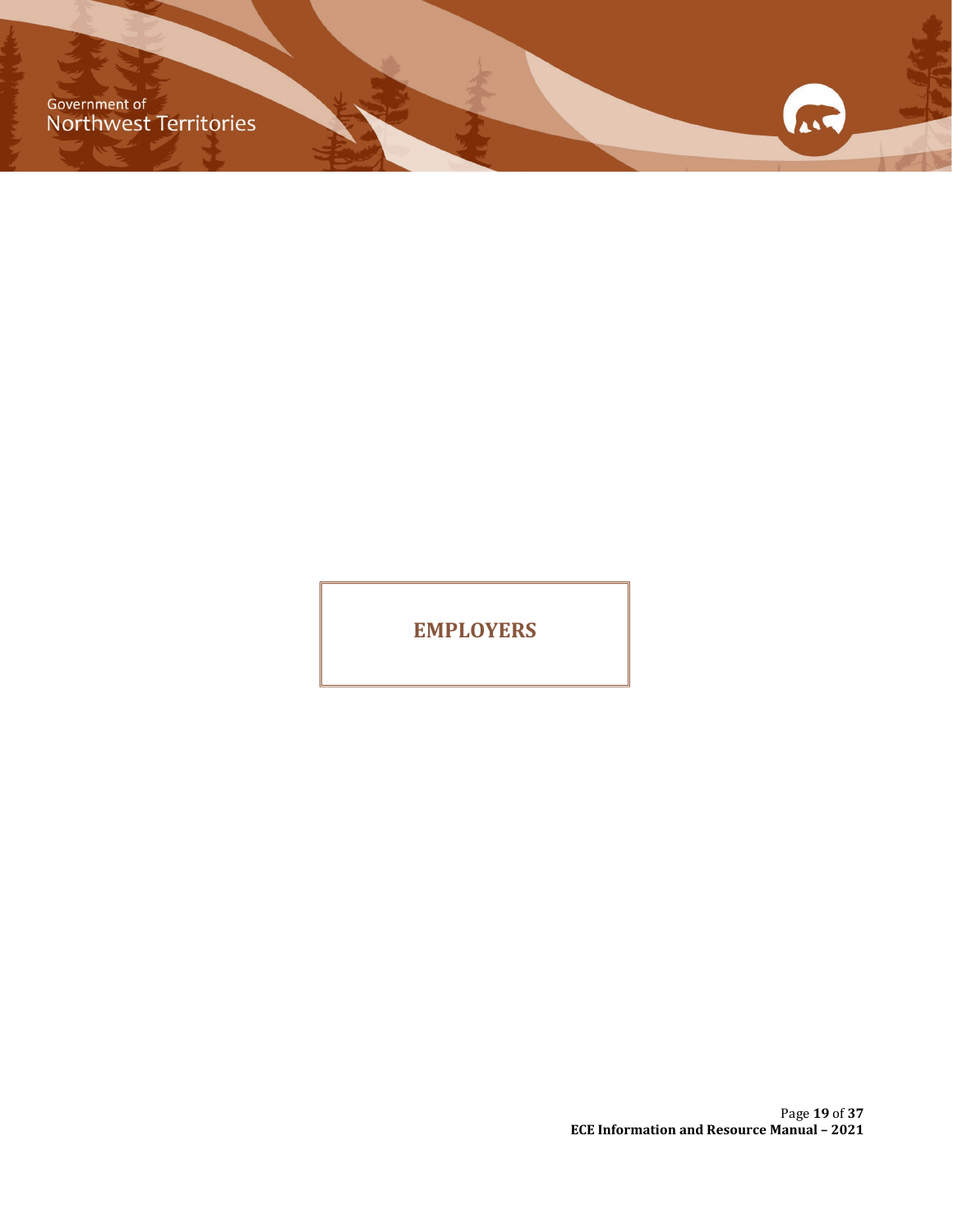## <span id="page-20-0"></span>**Employment Standards**

#### **Administered by:**

The Department of Education, Culture and Employment (ECE) administers Employment Standards. The **Employment Standards Office** serves the needs of both employers and employees by providing information and education on the rights of employees and the responsibility of employers under the jurisdiction of the *[Employment Standards Act](https://www.justice.gov.nt.ca/en/files/legislation/employment-standards/employment-standards.a.pdf)*.

#### **What is this service?**

*[The Employment Standards Act](https://www.justice.gov.nt.ca/en/files/legislation/employment-standards/employment-standards.a.pdf)* and [Employment Standards Regulations](https://www.justice.gov.nt.ca/en/files/legislation/employment-standards/employment-standards.r1.pdf) are the basic legal authority in the Northwest Territories (NWT) that set out the minimum employment standards and provides for the enforcement of these laws by the Employment Standards staff.

The *Employment Standards Act* applies to most employees and employers that perform work in the NWT.

#### **The** *Employment Standards Act* **does not apply to:**

- Federal Government Employees;
- Territorial Government Employees; or
- Workers in federally regulated industries such as airlines, banks, and most telecommunications operations.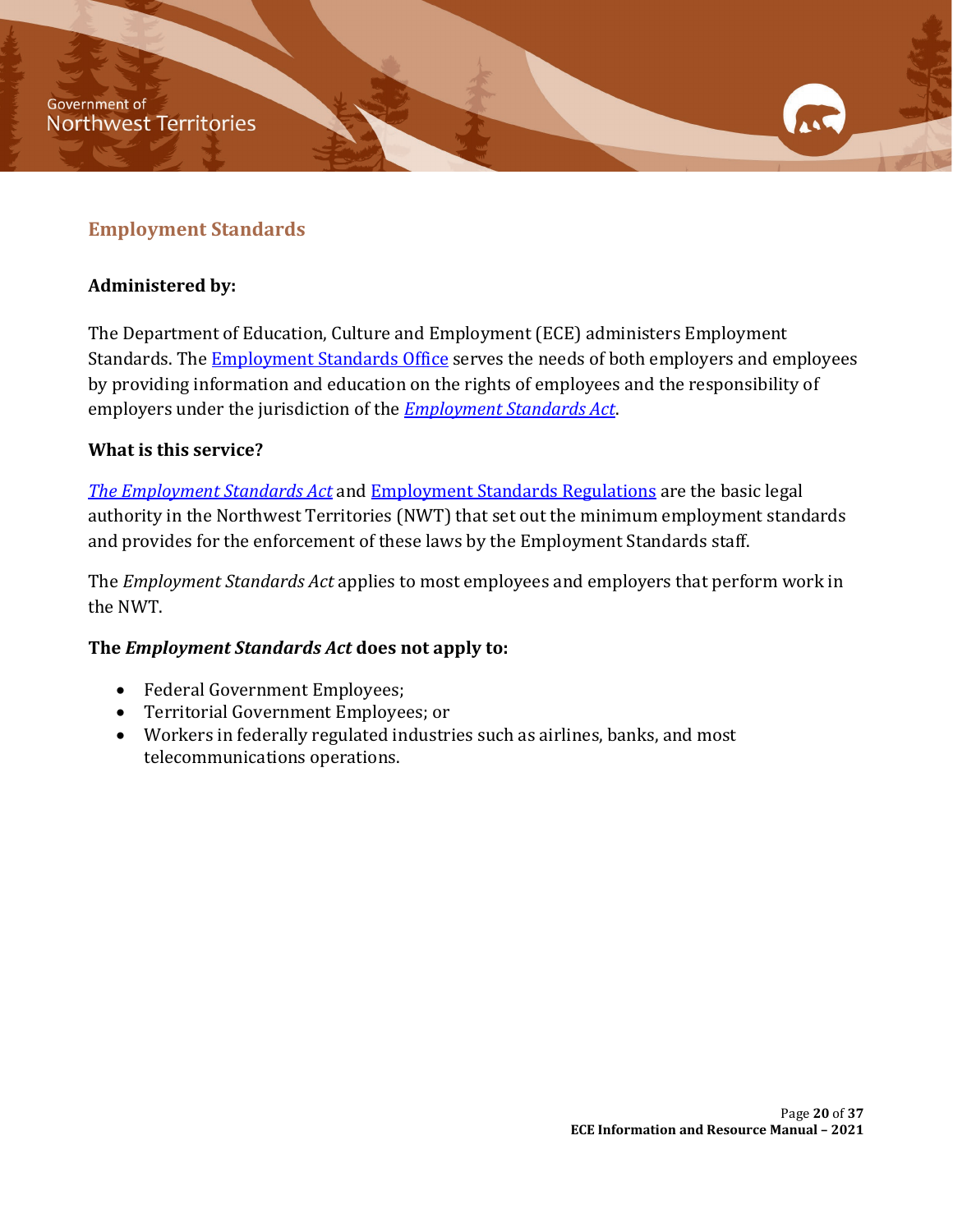## <span id="page-21-0"></span>**Job Bank**

#### **Administered by:**

The National Job Bank is administered by *Employment and Social Development Canada* in partnership with the Department of Education, Culture and Employment.

#### **What is this service?**

Job Bank is the leading source for jobs and labour market information. It offers users free occupational and career information such as job opportunities, educational requirements, duties, wages, and current employment trends and outlooks. In Job Bank, employers can post jobs, access employer resources that help with the hiring process, and find tips on managing and training employees. All these services are free.

For employers looking to bring employees to the Northwest Territories (NWT) from other countries, Job Bank will be an essential part of the promotion of the NWT's Express Entry System for employing foreign national skilled workers. Employers and jobseekers wishing to use the Express Entry System must apply through Job Bank.

#### **For more information:**

<https://www.jobbank.gc.ca/home>

NWT specific:<https://www.jobbank.gc.ca/jobsearch/?searchstring=Northwest%20Territories>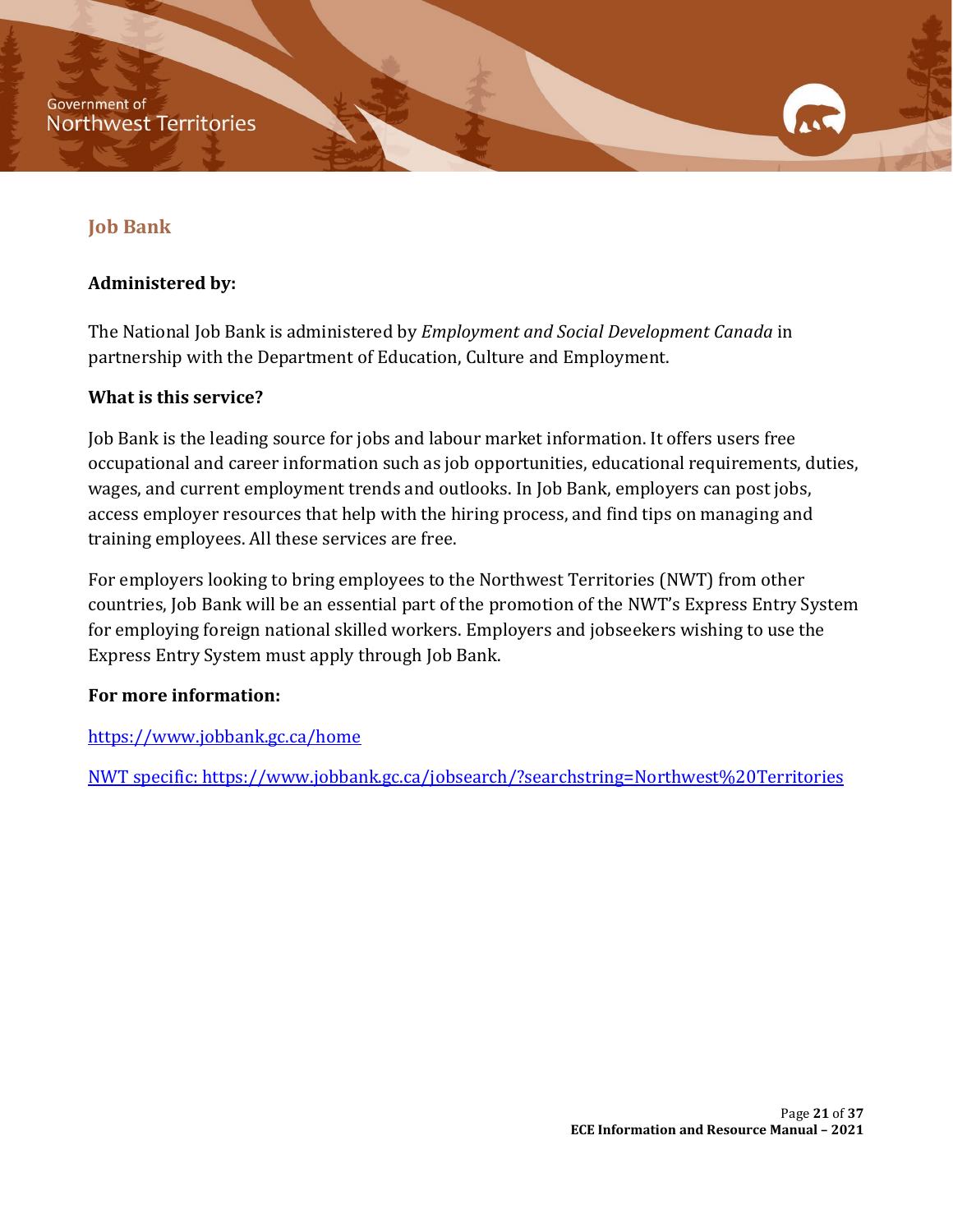## <span id="page-22-0"></span>**Employee Training Program**

#### **Administered by:**

The Employee Training Program is administered by the Department of Education, Culture and Employment (ECE). Career Development staff in Regional ECE Service Centres may assist employers and organizations in accessing the Employee Training Program.

#### **What is this program?**

This program has an emphasis on *current employees* within an existing employee-employer relationship. This program provides financial support to employers for their employees with skill training in the required skill set needed to become successful in the job.

#### *Employer Eligibility*

Registered businesses, industry associations, local housing authorities, non-governmental organizations, Indigenous organizations, and Indigenous governments are eligible for assistance.

Businesses must have been in operation for a minimum of six months, be licensed to operate in the Northwest Territories (NWT) and registered with the Workers' Safety and Compensation Commission of the Northwest Territories.

Preference is given to employers who are eligible under the Government of the NWT Business [Incentive Policy](http://www.iti.gov.nt.ca/en/services/business-incentive-policy) (BIP). Not-for-profit organizations are not included in the BIP but are eligible for funding.

#### *Employee Eligibility*

An employee is eligible if they:

- reside in the NWT;
- are of school leaving age (16 years or older); and
- are a Canadian citizen, permanent resident or a protected person as defined by the *Immigration and Refugee Protections Act*, who is entitled to work in Canada.

#### **For more information:**

<span id="page-22-1"></span>[https://www.ece.gov.nt.ca/en/services/career-and-employment-services/ressources-pour-les](https://www.ece.gov.nt.ca/en/services/career-and-employment-services/ressources-pour-les-employeurs)**[employeurs](https://www.ece.gov.nt.ca/en/services/career-and-employment-services/ressources-pour-les-employeurs)**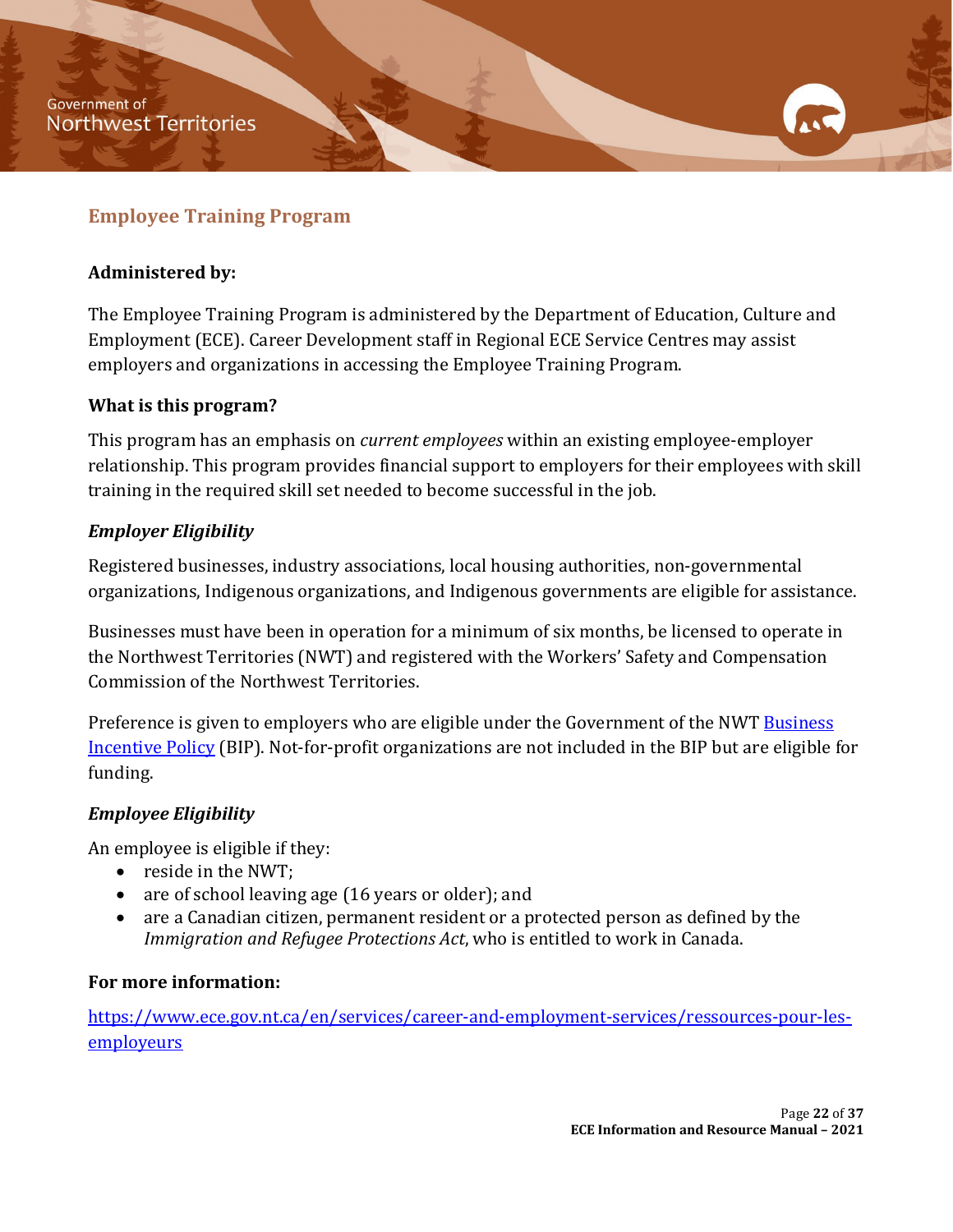## <span id="page-23-0"></span>**Wage Subsidy Program**

#### **Administered by:**

The Wage Subsidy Program (WSP) is administered by the Department of Education, Culture and Employment (ECE). Career Development staff in Regional ECE Service Centres assist employers and organizations in accessing the WSP.

#### **What is this program?**

This program works with new employees within an existing employee-employer relationship. This program provides financial assistance to employers in training new employees with learning on the job.

## *Employer Eligibility*

Registered businesses, industry associations, local housing authorities, non-governmental organizations, Indigenous organizations, and Indigenous governments are eligible for assistance.

Businesses must have been in operation for a minimum of six months, be licensed to operate in the Northwest Territories (NWT) and registered with the Workers' Safety and Compensation Commission of the Northwest Territories (WSCC).

Preference is given to employers who are eligible under the Government of the Northwest Territories [Business Incentive Policy \(](http://www.iti.gov.nt.ca/en/services/business-incentive-policy)BIP). Not-for-profit organizations are not included in the BIP but are eligible for funding.

#### *Employee Eligibility*

An employee is eligible if they:

- reside in the NWT;
- are of school leaving age (16 years or older); and
- are a Canadian citizen, permanent resident or a protected person as defined by the *Immigration and Refugee Protections Act*, who is entitled to work in Canada.

#### **For more information:**

[https://www.ece.gov.nt.ca/en/services/career-and-employment-services/ressources-pour-les](https://www.ece.gov.nt.ca/en/services/career-and-employment-services/ressources-pour-les-employeurs)[employeurs](https://www.ece.gov.nt.ca/en/services/career-and-employment-services/ressources-pour-les-employeurs)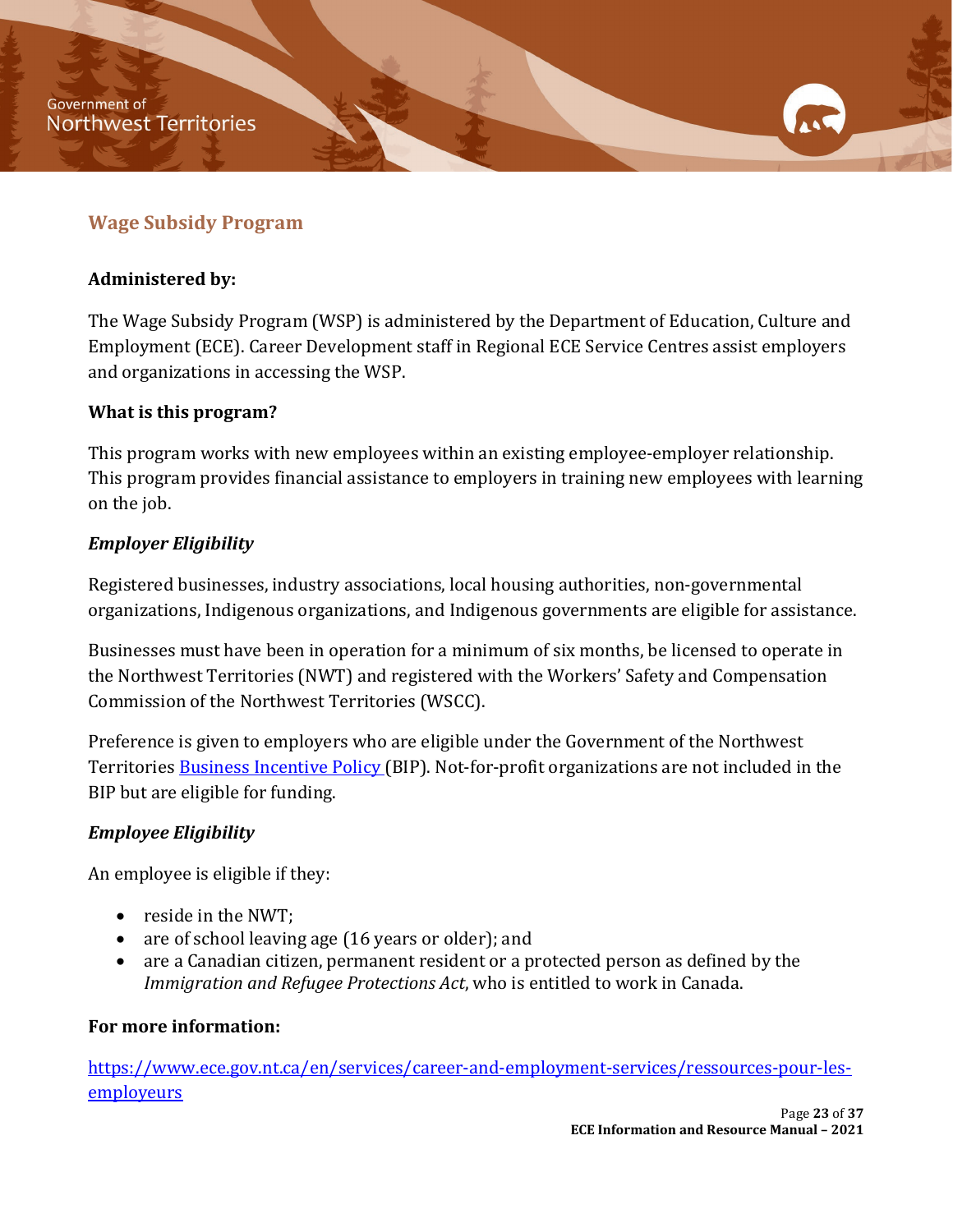Government of<br>Northwest Territories

**ORGANIZATIONS**

Page **24** of **37 ECE Information and Resource Manual – 2021**

ALL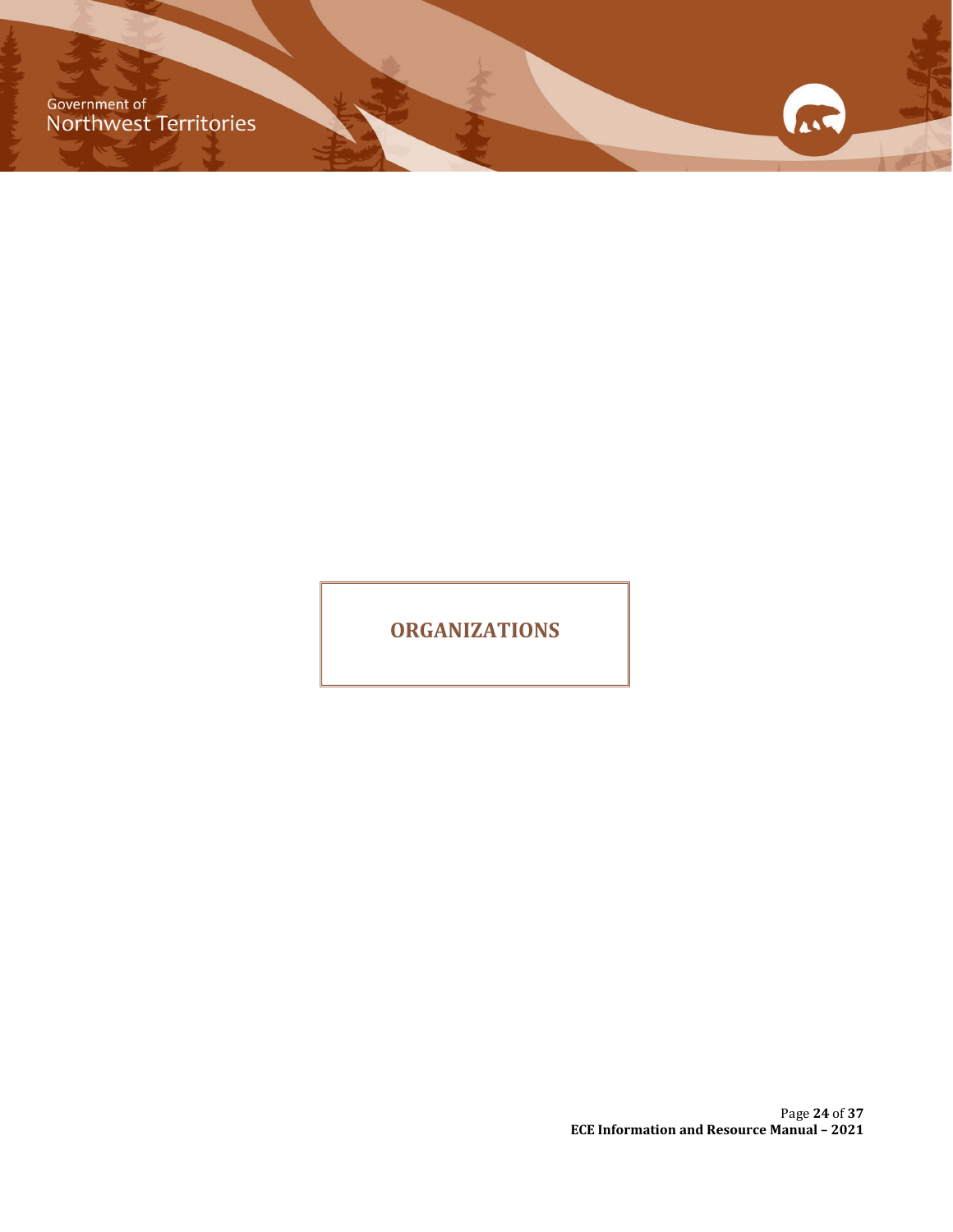## <span id="page-25-0"></span>**Community Literacy Development Fund**

#### **Administered by:**

The Community Literacy Development Fund (CLDF) is administered by the Department of Education, Culture and Employment (ECE). Career Development Staff located in Regional ECE Service Centres will work with organizations that may be interested in accessing CLDF within their community.

#### **What is this program?**

The CLDF provides financial assistance to community organizations to develop and deliver local programs that will increase literacy skills and raise awareness of the importance of literacy.

The CLDF promotes literacy development for adults in the Northwest Territories (NWT), including youth (ages 16–25), working age adults, parents, and seniors (ages 60 and older). It supports literacy development in all 11 NWT official languages, with an emphasis on Indigenous languages.

Special priority will be given to youth and adults developing emergent literacy skills and to Income Assistance clients.

#### **For more information:**

<https://www.ece.gov.nt.ca/en/services/literacy/community-literacy-development-fund>

<https://www.ece.gov.nt.ca/en/ece-service-centres>

**Community Literacy Development Fund Handbook**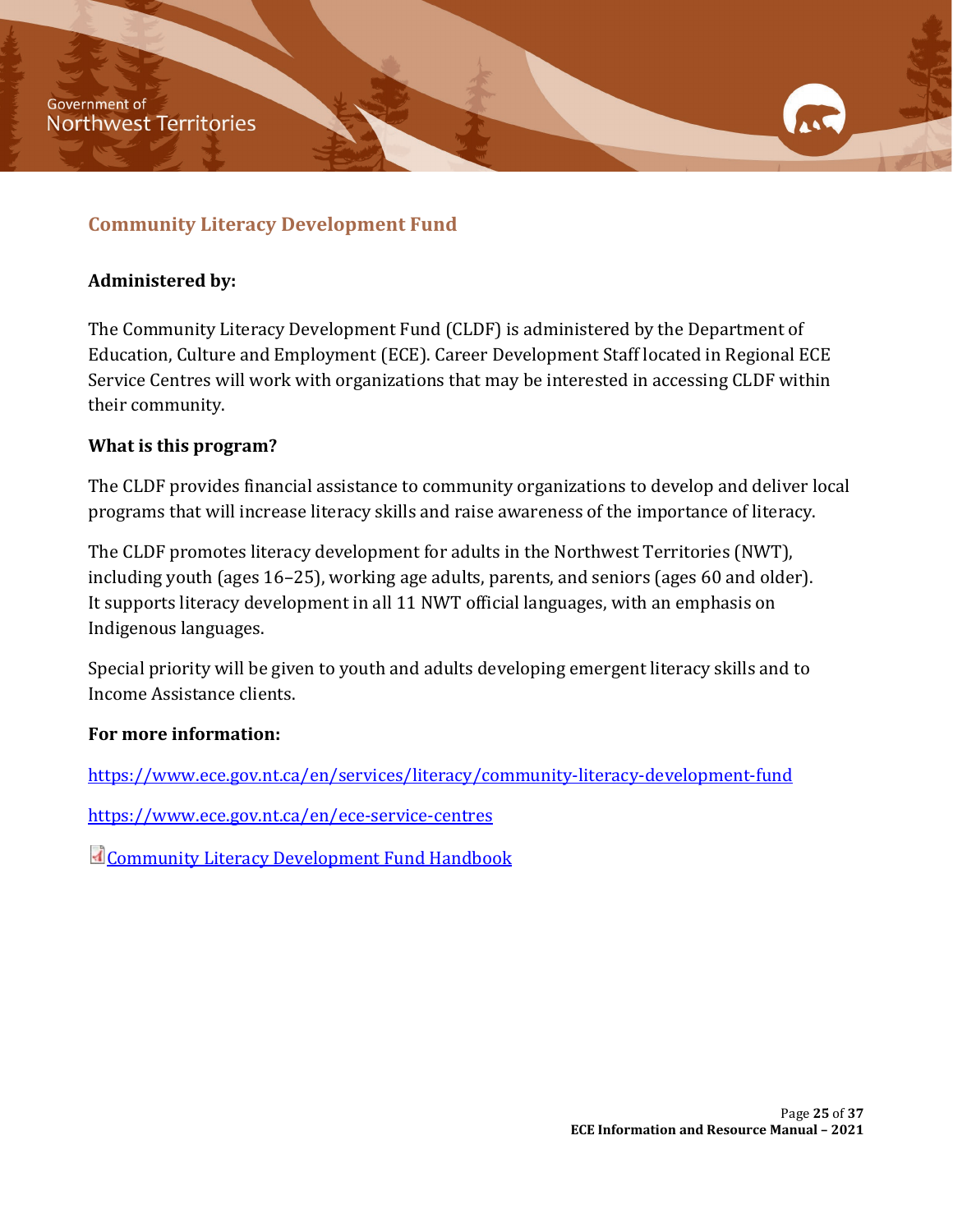## <span id="page-26-0"></span>**Community Training Partnership**

#### **Administered by:**

Community Training Partnership program is administered by the Department of Education, Culture and Employment (ECE). Career Development staff located in Regional ECE Service Centres work with organizations on accessing the Community Training Partnership program.

#### **What is this program?**

Community Training Partnerships provide training and skills development opportunities to unemployed individuals to improve their employment prospects and obtain meaningful longterm employment. Support is provided for up to 26 weeks to organizations to deliver local activities aimed at increasing skills development, including workplace essential skills.

Community Training Partnership projects may include the follow group skills training:

- literacy and numeracy
- upgrading
- workplace essential skills
- life skills
- employment readiness programs
- pre-employment training courses<br>• skill-specific training programs
- skill-specific training programs

#### **Eligible partners**

- Registered businesses, industry or employee associations, local housing authorities, nongovernmental organizations, Crown Corporations, post-secondary institutions, community and special interest groups, boards and agencies, Indigenous organizations, and Indigenous, municipal or local governments are eligible for assistance.
- Registered businesses must be licensed to operate in the Northwest Territories, and registered with the Workers' Safety and Compensation Commission of the Northwest Territories (WSCC).
- When considering business applications, preference will be given to employers who are eligible under the **GNWT Business Incentive Policy (BIP)**.

#### **For more information:**

<https://www.ece.gov.nt.ca/en/services/career-and-employment/organizations>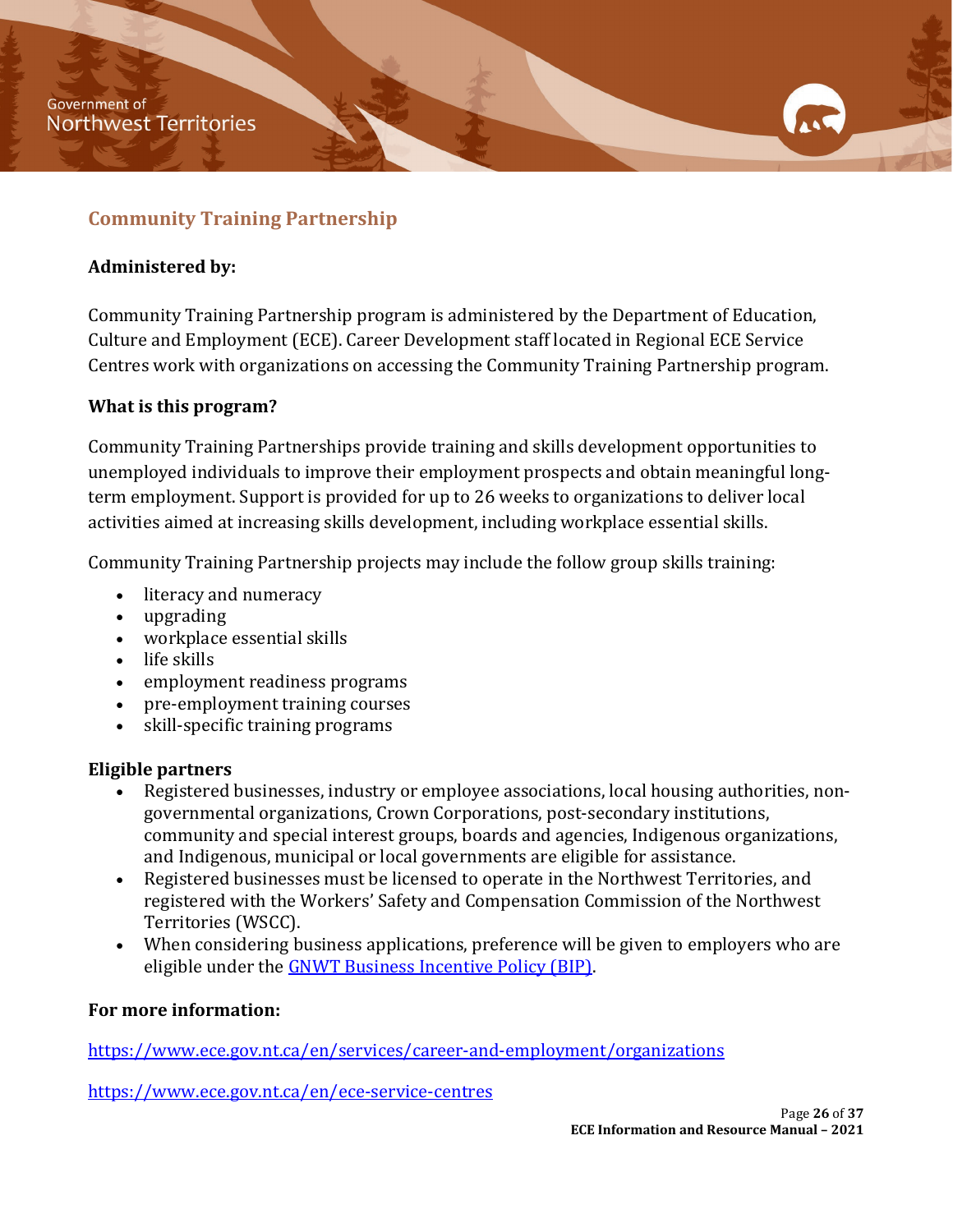## <span id="page-27-0"></span>**Employment Assistance Services**

#### **Administered by:**

Employment Assistance Services are administered by the Department of Education, Culture and Employment (ECE). Career Development staff located in Regional ECE Service Centres work with organizations interested in providing Employment Assistance Services within their community.

#### **What is this service?**

Employment Assistance Services provide career and employment assistance to Northwest Territories residents for local needs, and helps individuals prepare for the workforce, find work, or maintain work through organizations. The focus of this program is on assisting individuals described as unemployed, underemployed, or at risk of unemployment.

When considering business applications, preference will be given to employers who are eligible under the [GNWT Business Incentive](http://www.iti.gov.nt.ca/en/services/business-incentive-policy) Policy (BIP).

To be awarded an agreement, a service provider must:

- provide demonstrated experience and the ability to develop the service;
- demonstrate the ability to provide appropriate training;
- provide adequate facilities and equipment;
- demonstrate management and planning capabilities;
- provide competitive and reasonable service costs; and
- demonstrate the ability to obtain and use labour market information.

#### **Eligible partners**

Registered businesses, industry or employee associations, local housing authorities, nongovernmental organizations, Crown Corporations, post-secondary institutions, community and special interest groups, boards and agencies, Indigenous organizations, and Indigenous, municipal, or local governments are eligible for assistance.

#### **For more information:**

<https://www.ece.gov.nt.ca/en/services/career-and-employment/organizations>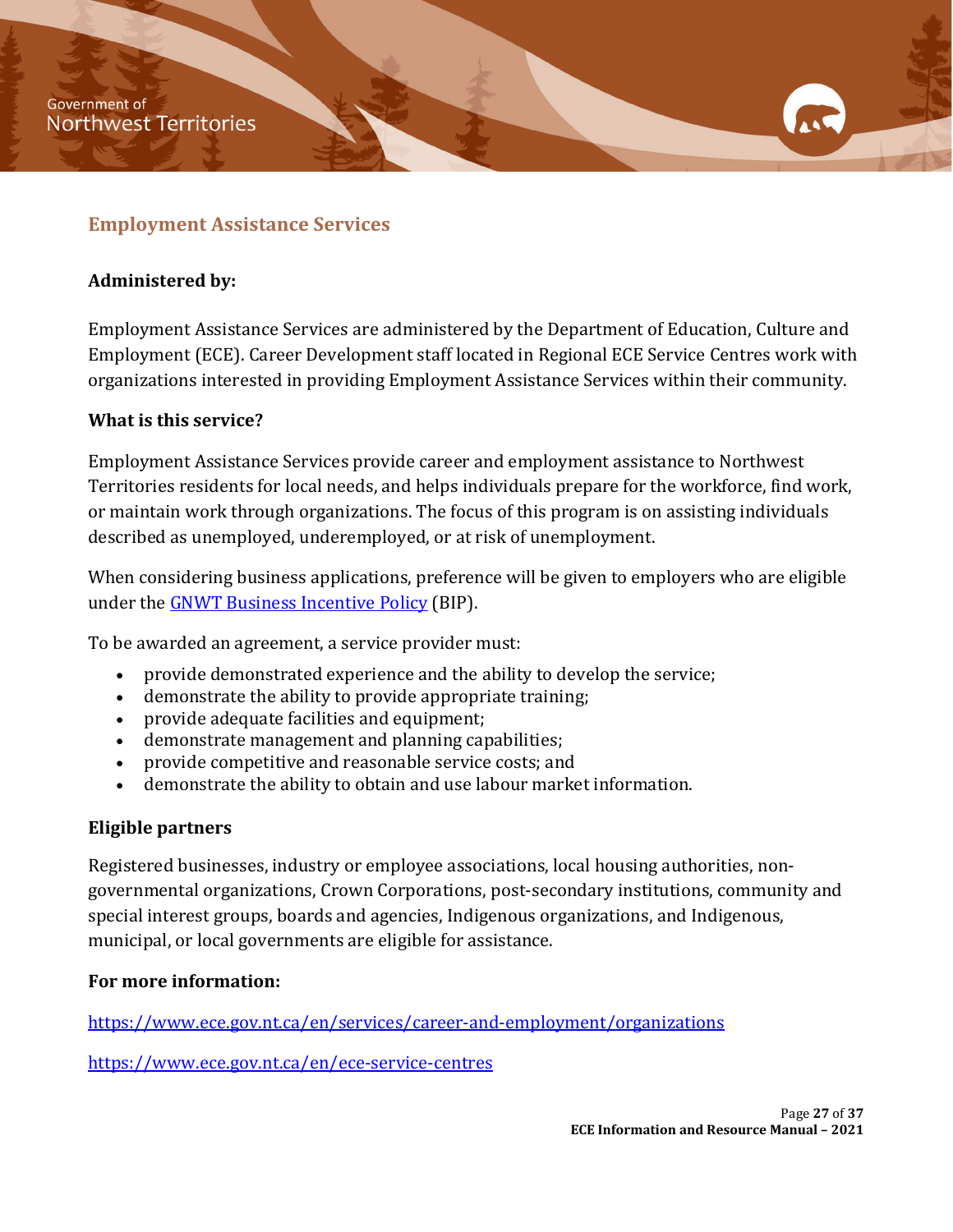## <span id="page-28-0"></span>**Job Creation Partnerships**

#### **Administered by:**

Job Creation Partnerships are administered by the Department of Education, Culture and Employment (ECE). Career Development staff located in Regional ECE Service Centres work with organizations interested in developing Job Creation Partnerships within their community.

#### **What is this program?**

Job Creation Partnerships provide work experience opportunities to improve employment prospects of the participants. The program assists unemployed individuals who need work experience and training to obtain meaningful long-term employment.

The program provides support for up to 52 weeks to organizations to deliver local activities that either include a work experience component or have a guarantee of employment at the end of the project. Work experience projects may also include a skills development component.

#### **Eligible partners**

Registered businesses, industry or employee associations, local housing authorities, nongovernmental organizations, Crown Corporations, post-secondary institutions, community and special interest groups, boards and agencies, Indigenous organizations, and Indigenous, municipal, or local governments are eligible for assistance.

Registered businesses must be licensed to operate in the Northwest Territories (NWT), and registered with the Workers' Safety and Compensation Commission of the NWT.

#### **For more information:**

<https://www.ece.gov.nt.ca/en/services/career-and-employment/organizations>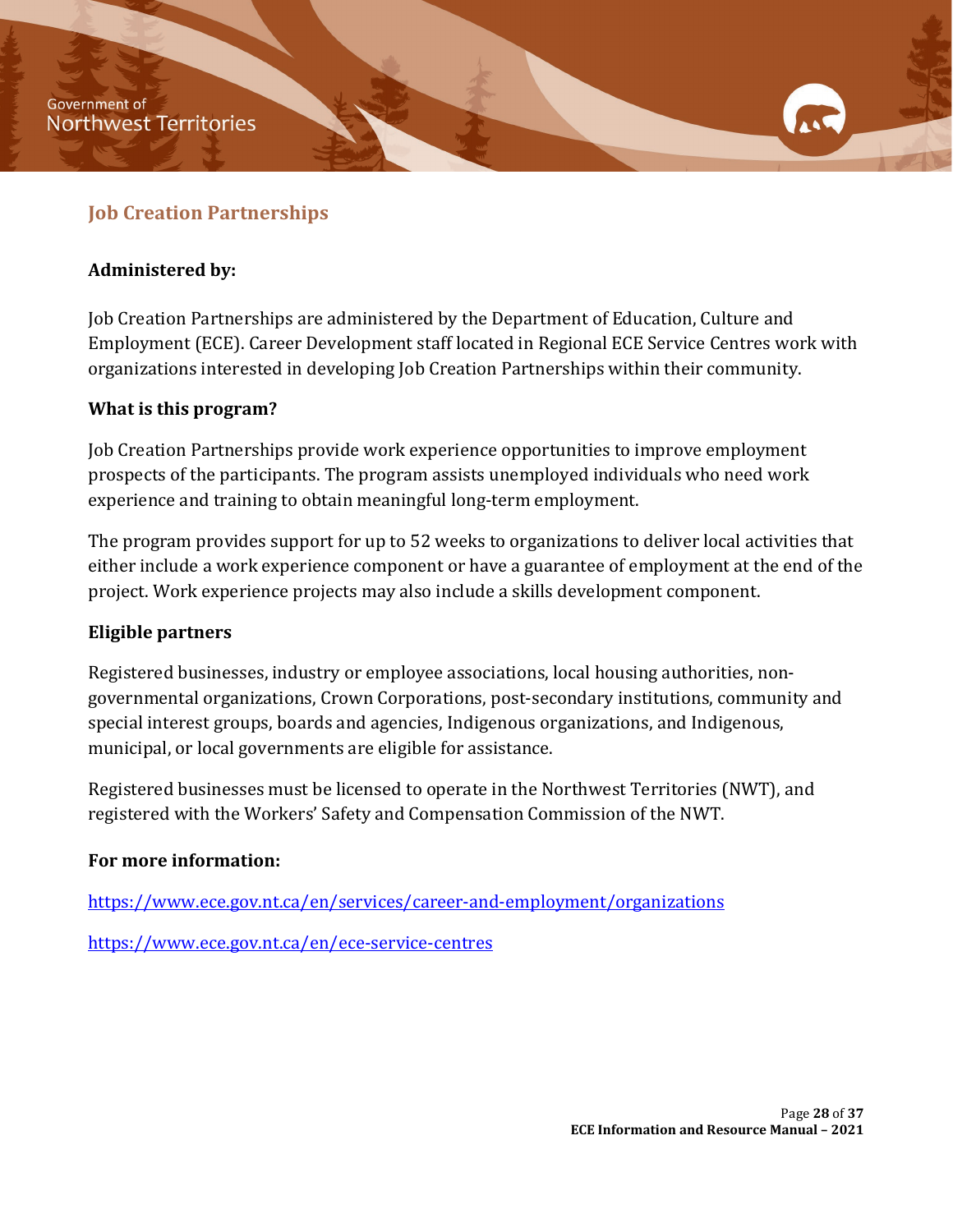## <span id="page-29-0"></span>**Strategic Workforce Initiatives**

#### **Administered by:**

The Strategic Workforce Initiative program is administered by the Department of Education, Culture and Employment (ECE). Career Development staff located in Regional ECE Service Centres work with community organizations interested in accessing financial supports within the Strategic Workforce Initiatives.

#### **What is this program?**

Strategic Workforce Initiatives support organizations with labour market activities that promote labour force development, workforce adjustments, and human resources planning. Activities must address a community labour market need and may include identifying economic trends, creating strategies, and initiating projects to develop a responsive local labour force.

The types of projects that can be funded include:

- **Research:** Research projects that gather unemployment data, analyze potential training and employment opportunities, and/or track and assess the community labour market.
- **Development of Strategic Plans:** Prepare a strategic plan to address community economic and employment issues.
- **Promotion:** Projects that market new programs and services or promote employment supports to employers and unemployed individuals.
- **Communications:** Projects that share best practices or are intended to initiate discussion regarding community challenges and opportunities.
- **Coordination:** Projects that facilitate community problem-solving related to labour market/employment challenges; and/or projects that aid in the development of local planning groups (commonly referred to as *Community Labour Market Development Plans)*.
- **Coordination of Workforce Adjustment:** Projects that help businesses set up support mechanisms to assist employees who are at risk of losing their jobs, including human resource planning and coordination, skills training inventory, or needs assessment and related development activities, and occupational standards.

#### **For more information:**

<https://www.ece.gov.nt.ca/en/services/career-and-employment/organizations>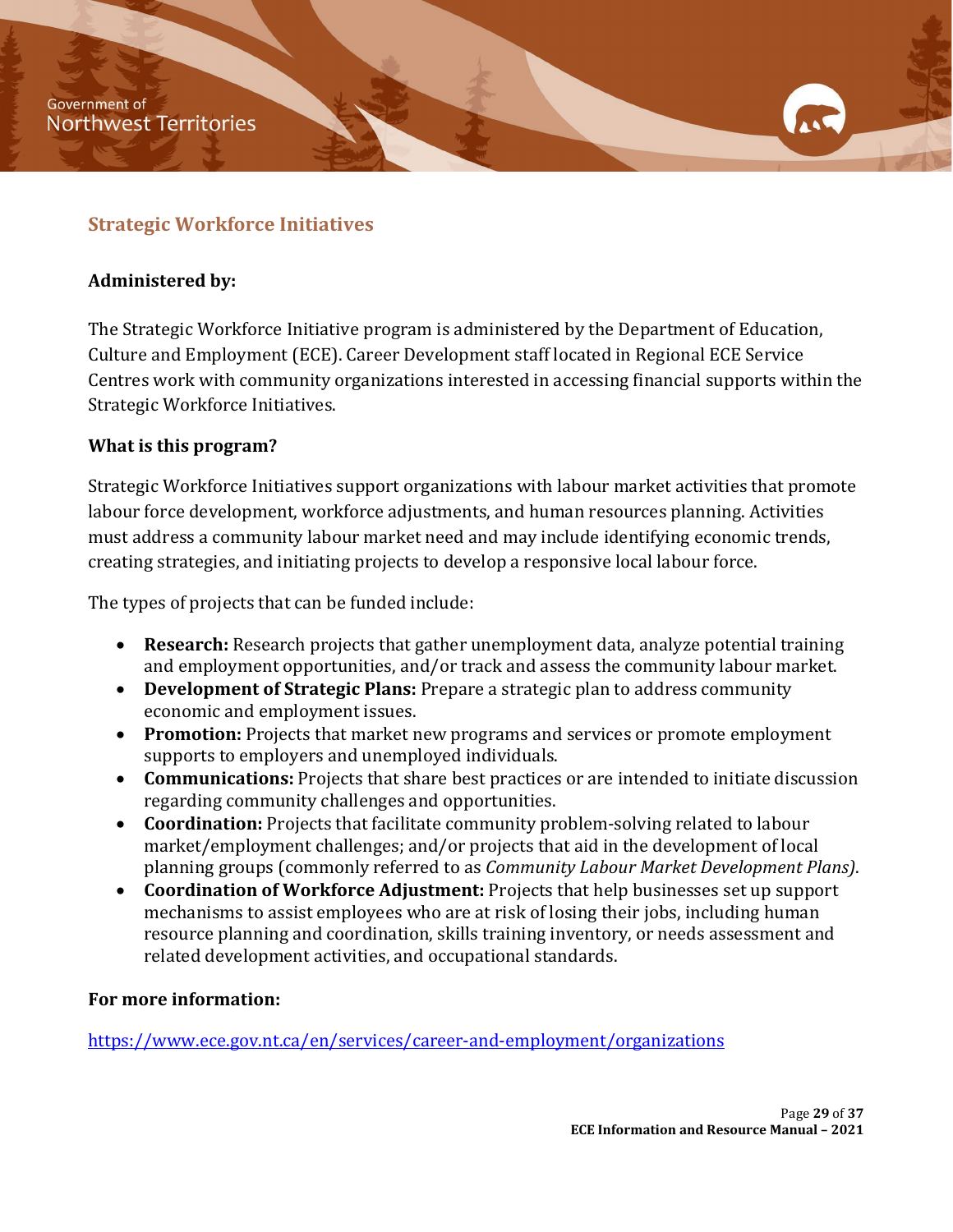#### <span id="page-30-0"></span>**Labour Market Information**

#### **Administered by:**

Labour Market Information is a collection of data, statistics, reports, and information regarding the Northwest Territories (NWT) Workforce, the Labour Market, and the Economy. The Department of Education, Culture and Employment administers NWT Labour Market Information in partnership with NWT Bureau of Statistics.

#### **What is this service?**

Labour or job market information can help you understand current work and job environments in specific NWT regions. It includes information about specific companies, industries, and occupations and can tell you who is hiring, what occupations are currently in demand, and which regions need workers. Labour market information can be overwhelming and confusing; learning what it is and how to use it can help a person make informed decisions about their education, employment, or business operations.

In 2014, the Government of the Northwest Territories partnered with The Conference Board of Canada to develop an overview of the socio-economic profile and labour market forecast for the NWT over the next 15 years, 2015-2030. In 2022 the GNWT and Conference Board refreshed and extended the labour market forecast to 2040.

The *[Northwest Territories Labour Market Forecast and Needs Assessment](https://www.ece.gov.nt.ca/sites/ece/files/resources/skills_4_success_-_labour_market_forecast_and_needs_assessment_-_resource.pdf)* and the *[Labour Market](https://www.ece.gov.nt.ca/sites/ece/files/resources/skills_4_success_-_labour_market_resource.pdf)  [Information Resource](https://www.ece.gov.nt.ca/sites/ece/files/resources/skills_4_success_-_labour_market_resource.pdf)* can be found on our [supporting documents page.](https://www.ece.gov.nt.ca/en/services/skills-4-success/supporting-documents)

This information supports *[Skills 4 Success 10-Year Framework](https://www.ece.gov.nt.ca/sites/ece/files/resources/skills_4_success_-_10-year_strategic_framework.pdf)* with solid labour market information to make evidence-based decisions, as well as *[Skills 4 Success 4-Year Action Plan.](https://www.ece.gov.nt.ca/sites/ece/files/resources/2022_-_03_-_s4s_action_plan_2021-2025.pdf)* 

Learn more about labour market information by reading the *[NWT Jobs in Demand 15-year](https://www.ece.gov.nt.ca/sites/ece/files/resources/2019-09-12_s4shandbookupdated2019.pdf)  [Forecast.,](https://www.ece.gov.nt.ca/sites/ece/files/resources/2019-09-12_s4shandbookupdated2019.pdf)* the NWT Bureau of Statistics [Labour force activity](https://www.statsnwt.ca/labour-income/labour-force-activity/) report; the NWT Bureau of Statistics [Labour supply](https://www.statsnwt.ca/labour-income/labour-supply/index.html) report and the NWT Bureau of Statistics [Education and Labour Force Activities](https://www.statsnwt.ca/recent_surveys/2019NWTCommSurvey/2019%20NWT%20Community%20Survey%20Education%20and%20Labour%20Force.pdf) report.

#### **For more information:**

<https://www.ece.gov.nt.ca/en/services/skills-4-success/nwt-labour-market-information>

<https://www.statsnwt.ca/index.html>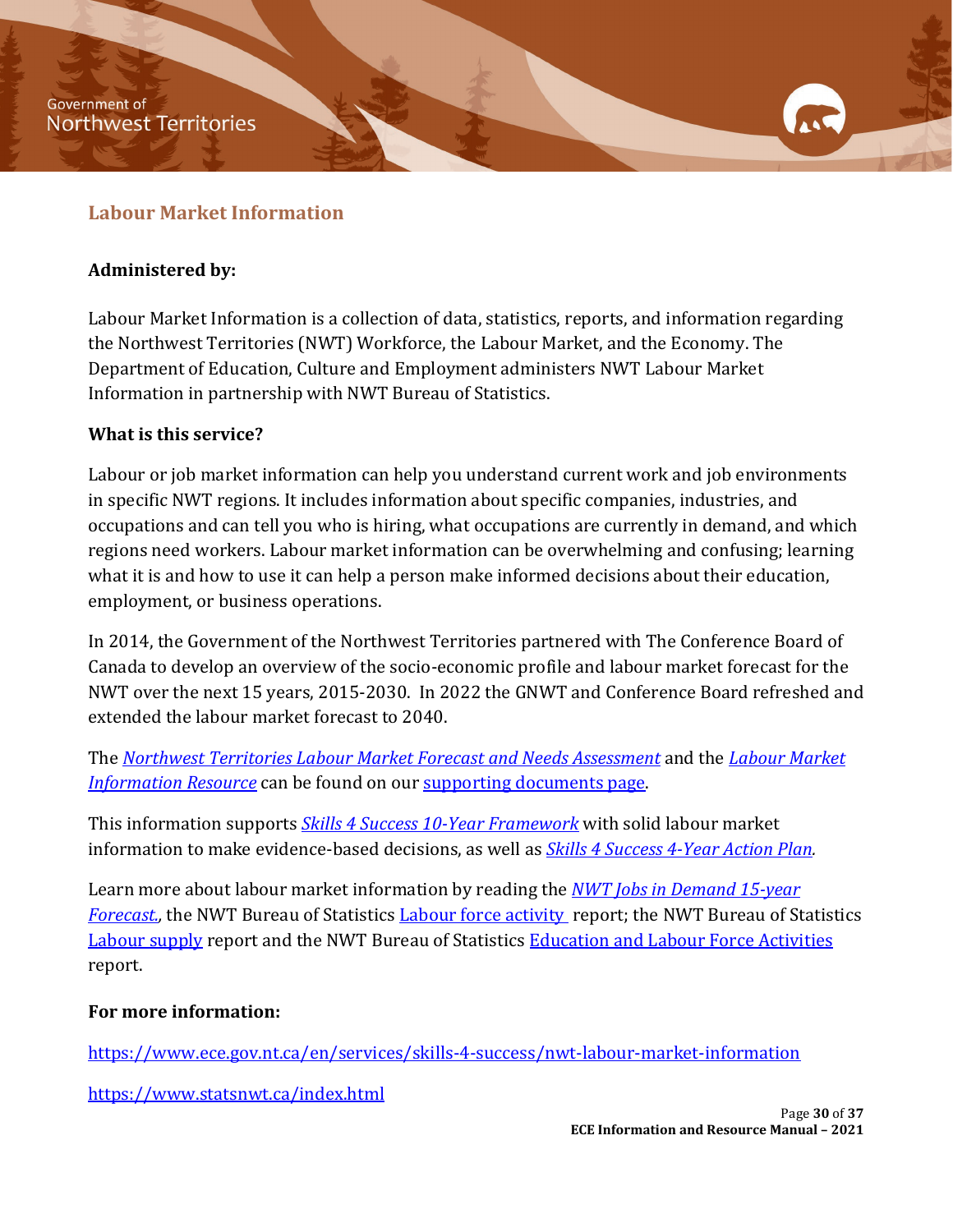## <span id="page-31-0"></span>**Skills 4 Success 10-Year Framework and 4-Year Action Plan**

#### **Administered by:**

The Department of Education, Culture and Employment (ECE) is leading the *[Skills 4 Success](https://www.ece.gov.nt.ca/sites/ece/files/resources/skills_4_success_-_10-year_strategic_framework.pdf) 10- [Year Framework](https://www.ece.gov.nt.ca/sites/ece/files/resources/skills_4_success_-_10-year_strategic_framework.pdf)* and *[Skills 4 Success 4-Year Action Plan](https://www.ece.gov.nt.ca/sites/ece/files/resources/2022_-_03_-_s4s_action_plan_2021-2025.pdf) 2021-2025* initiative on behalf of the Government of the Northwest Territories (GNWT).

Skills 4 Success 10-Year Framework, and 4-Year Action Plans are managed by ECE Headquarters and implemented by many departments, divisions, and work units across the GNWT.

## **What is this service?**

Skills 4 Success is about improving employment success for NWT residents, closing skill gaps for in-demand jobs, and more effectively responding to employer and industry needs. This initiative is driven by labour market evidence, best practice research, and informed stakeholder feedback, and supports the 18th Legislative Assembly's priority of fostering lifelong learning, skills development, training, and employability.

Skills 4 Success is aimed at closing education and employment gaps and addressing recruitment and retention challenges in the Northwest Territories (NWT).

#### **Vision**

"NWT residents have the skills, knowledge and attitudes for employment success."

#### **For more information:**

<https://www.ece.gov.nt.ca/en/services/skills-4-success>

Email: [skillsforsuccess@gov.nt.ca](mailto:skillsforsuccess@gov.nt.ca)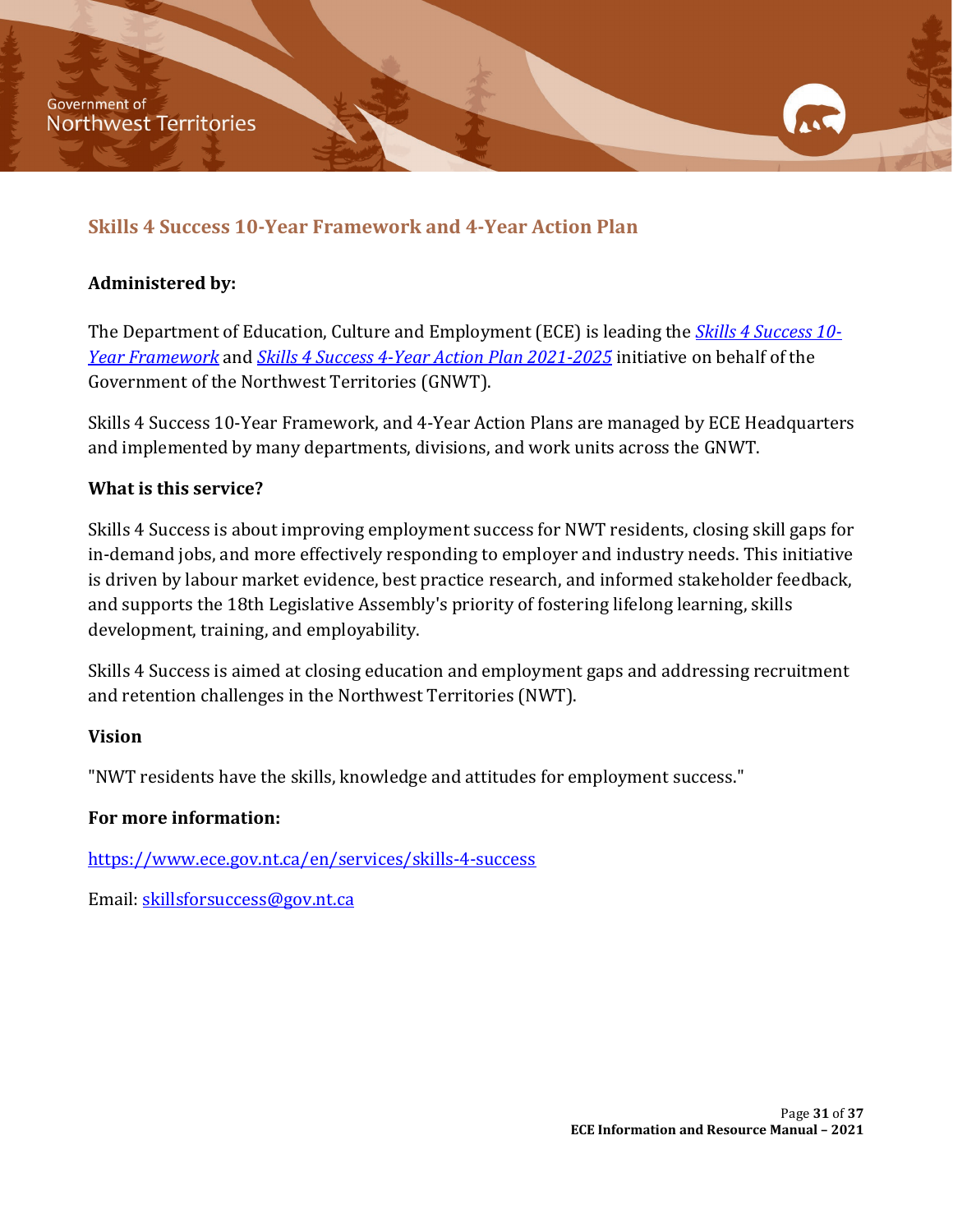## <span id="page-32-0"></span>**Small Community Employment Support Program**

#### **Administered by:**

The Small Community Employment Support (SCES) Program is administered by the Department of Education, Culture and Employment (ECE). Career Development staff located in Regional ECE Service Centres work with Designated Community Authorities (DCA) and employers in creating new job opportunities within their community.

#### **What is this program?**

The Small Community Employment Support Program is a Government of the Northwest Territories–ECE funded program that supports small Northwest Territories (NWT) communities, and small regional centres in developing employment opportunities, which may include on-thejob training for their residents.

The SCES program is a direct result of the *[Small Communities Employment Strategy 2108-2024,](https://www.ece.gov.nt.ca/sites/ece/files/resources/024-sc_employment_strategy_web.pdf)*  which focuses on how ECE will work with NWT small communities and regions on building the local labour market.

#### **Who is eligible for this program?**

Local community governments called Designated Community Authorities are eligible for funding. Designated Community Authorities are governments of cities, towns, villages, hamlets or charter communities designated by legislation to provide the services, products and facilities that form all or part of a municipality. To access the program, Designated Community Authorities are required to develop an annual plan that identify how they will create or offer employment opportunities in their communities.

Funding is provided through contribution agreements between ECE and Designated Community Authorities and consists of a base amount and an additional allocation based on the number of individuals aged 15 and older, and their employment rates.

#### **For more information:**

[https://www.ece.gov.nt.ca/en/services/services-de-recherche-demploi-et-de-planification-de](https://www.ece.gov.nt.ca/en/services/services-de-recherche-demploi-et-de-planification-de-carriere/small-communities-employment)[carriere/small-communities-employment](https://www.ece.gov.nt.ca/en/services/services-de-recherche-demploi-et-de-planification-de-carriere/small-communities-employment)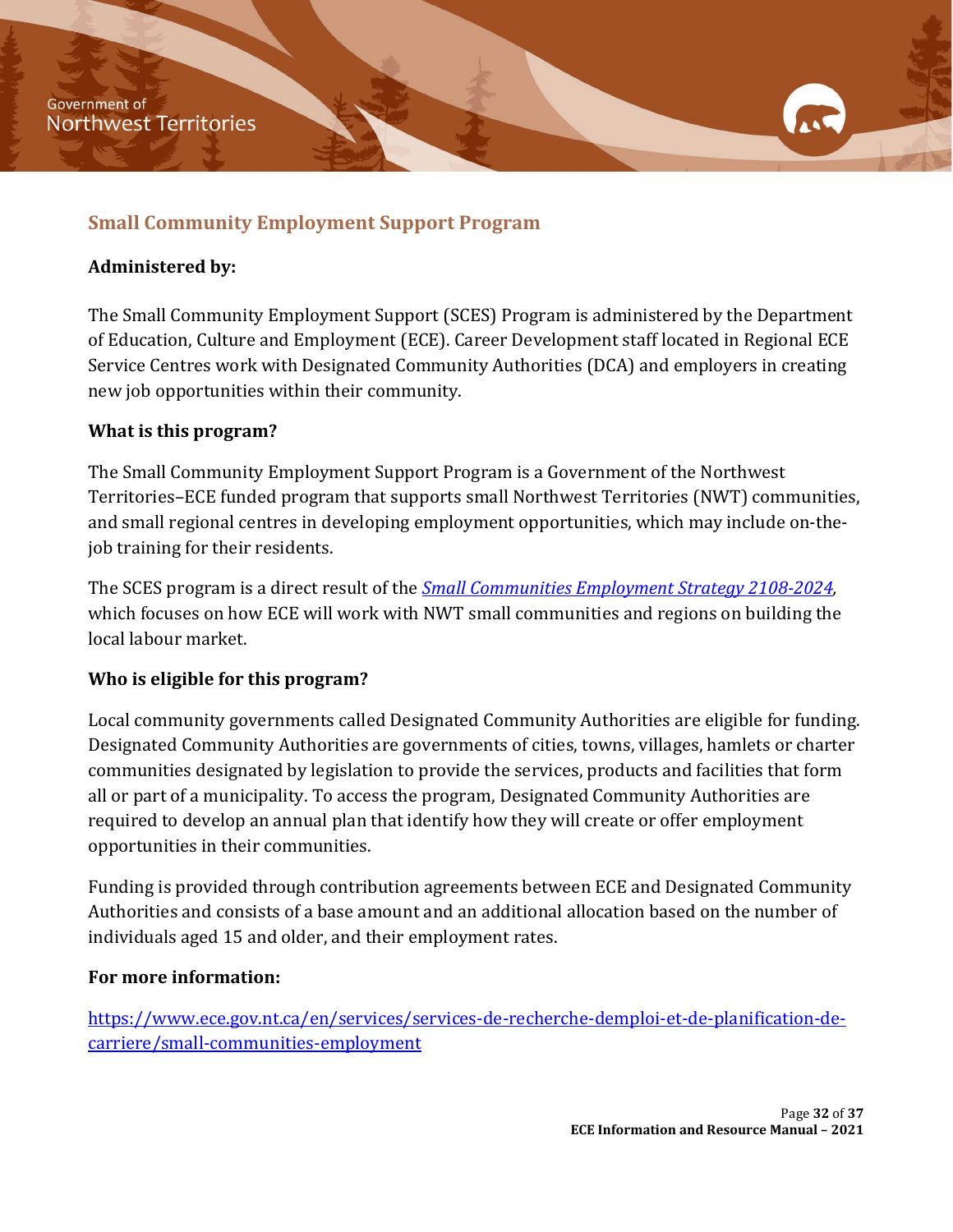Government of<br>Northwest Territories

**RESOURCES**

Page **33** of **37 ECE Information and Resource Manual – 2021**

ALL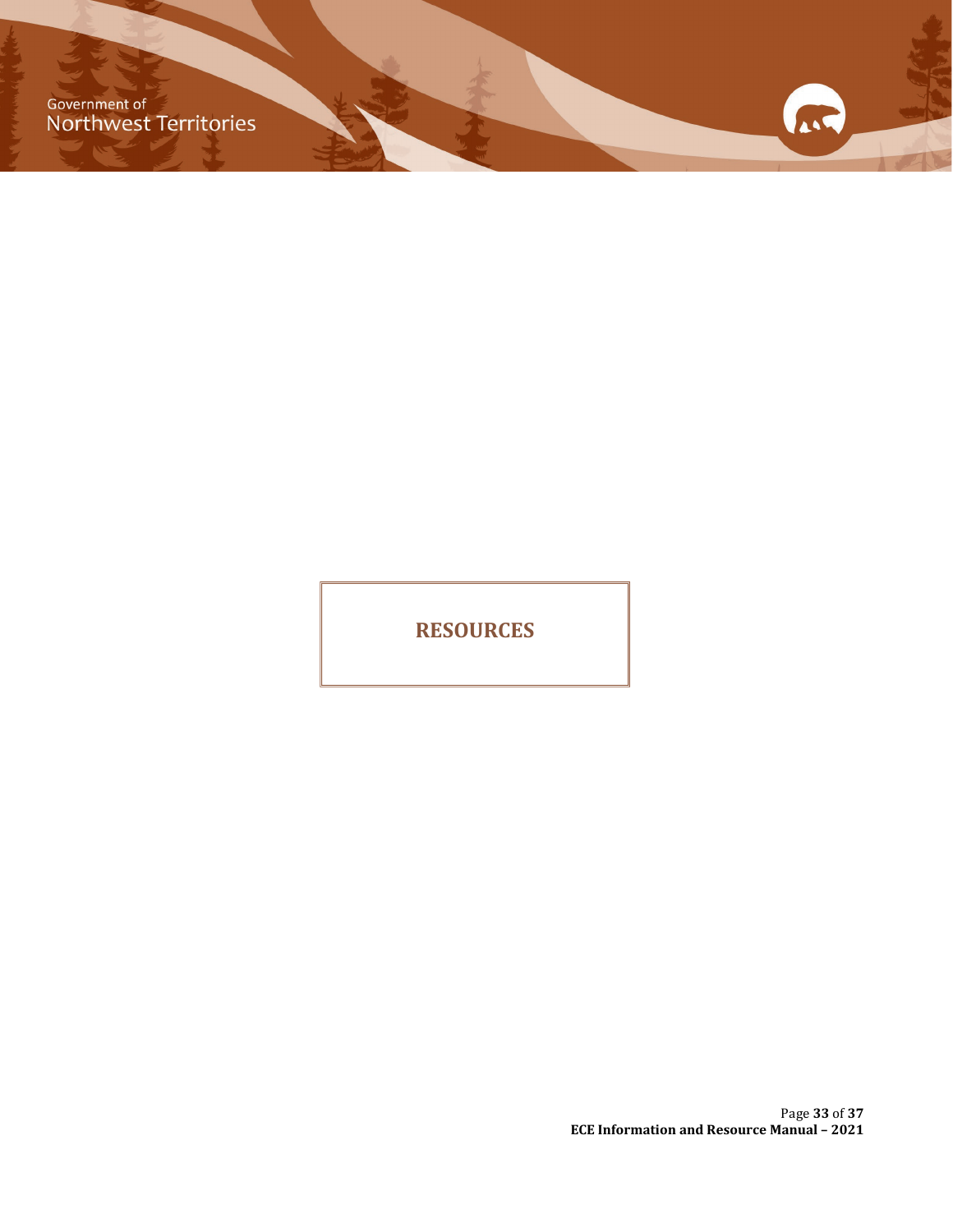**Government of Northwest Territories** 

## <span id="page-34-0"></span>**Youth Resources**

Throughout this document, there are many opportunities that youth (ages 18-24) may access. The Department of Education, Culture and Employment (ECE) has several employees who may assist youth to find employment.

Youth can work with a Career Development Officer at one of the Regional ECE Service Centres. Career Development Officers can provide support with accessing programs and services for obtaining additional employment education and/or training supports that may lead to a fulfilling career.

[Career and Education Advisors](https://www.ece.gov.nt.ca/en/services/resources-current-education-staff/career-and-education-advisors) (CEAs) provide specialized education and career advice to Grade 9–12 students.

The CEAs focus exclusively on connecting with students and youth in communities and assisting them to make transition decisions that are personally meaningful to them and relevant to their home community. Students are supported to make choices about work, post-secondary education, and/or training choices that can lead to employment in their home communities, or the community of their choosing.

CEAs use processes to help students generate possibilities for work, learning and life that are aligned with who they are, what they can do and what they ultimately want.

The goal of the CEA program is to broaden and deepen students' knowledge of available occupations, post-secondary programs, and experiential learning opportunities that they can engage in while still in school.

- CEAs help students to capture and organize their possibilities using a variety of tools and activities.
- CEAs also encourage students to involve the important adults in their lives to help with the more significant decisions.
- CEAs can also be a resource for educators who are working with students by providing tangible resources, career conversations, possible links to curriculum, etc.
- CEAs support the Schools North Apprenticeship Program and can be a point of contact for students who are interested in skilled trades to gain work experience while also attending high school.
- Career Education Advisors may be contacted at cea@gov.nt.ca.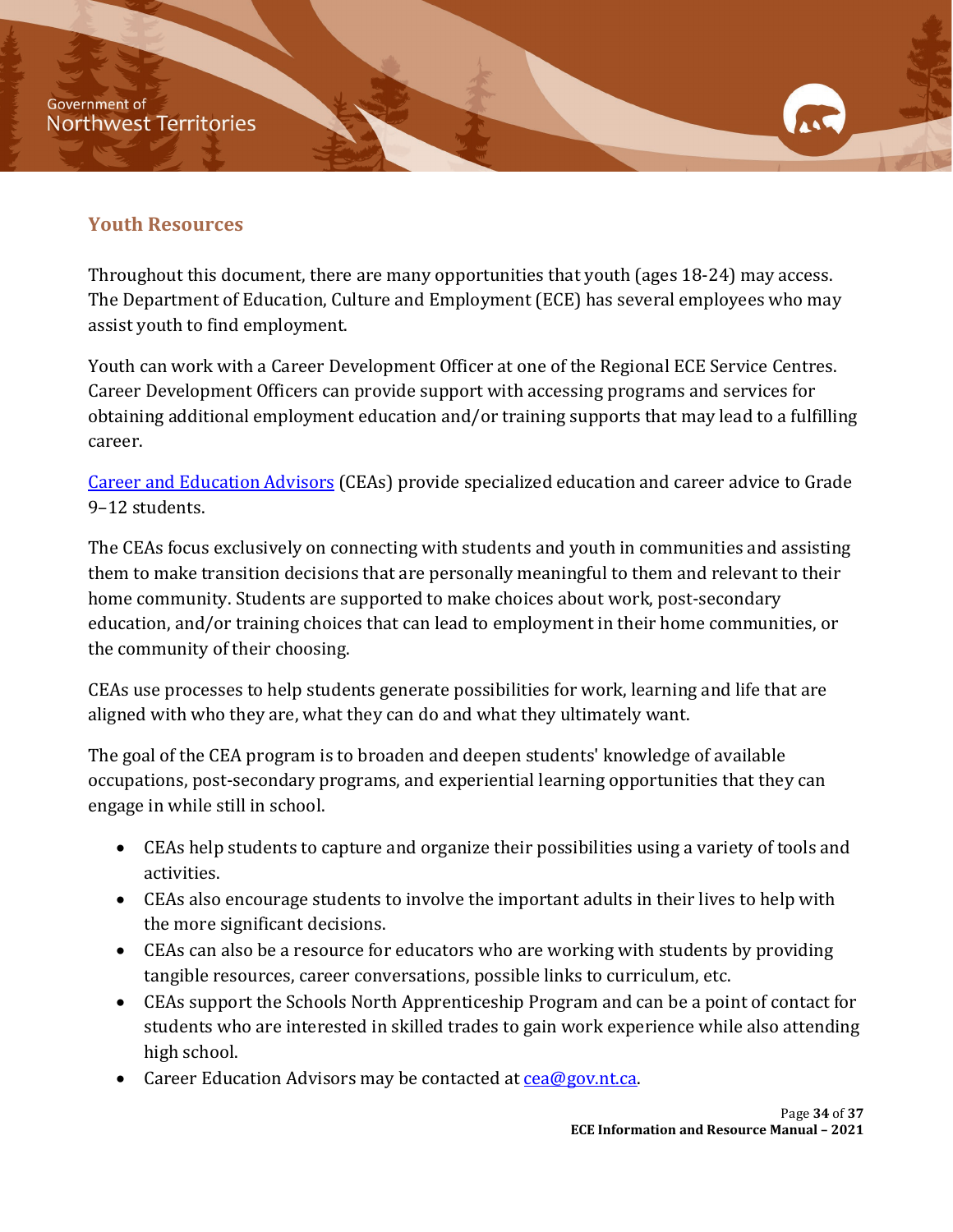In addition to many of the resources listed in this guide, here are some additional experiential learning opportunities that youth may want to explore.

- Schools North [Apprenticeship Program \(](https://www.ece.gov.nt.ca/en/services/apprenticeship-and-trades/schools-north-apprenticeship-program)SNAP)
- [NWT Youth Ambassador Program](https://www.maca.gov.nt.ca/en/services/nwt-youth-ambassador-program)
- [NWT Page Program](https://www.ntassembly.ca/about/page-program)
- [Youth Parliament Program](https://www.ntassembly.ca/about/youth-parliament)
- [WSCC Young Worker Certification Program](https://www.wscc.nt.ca/YWCourse)

More information regarding youth supports, programs and services, are forthcoming and will be included in this manual and will be available on **Education**, Culture and Employment's website.